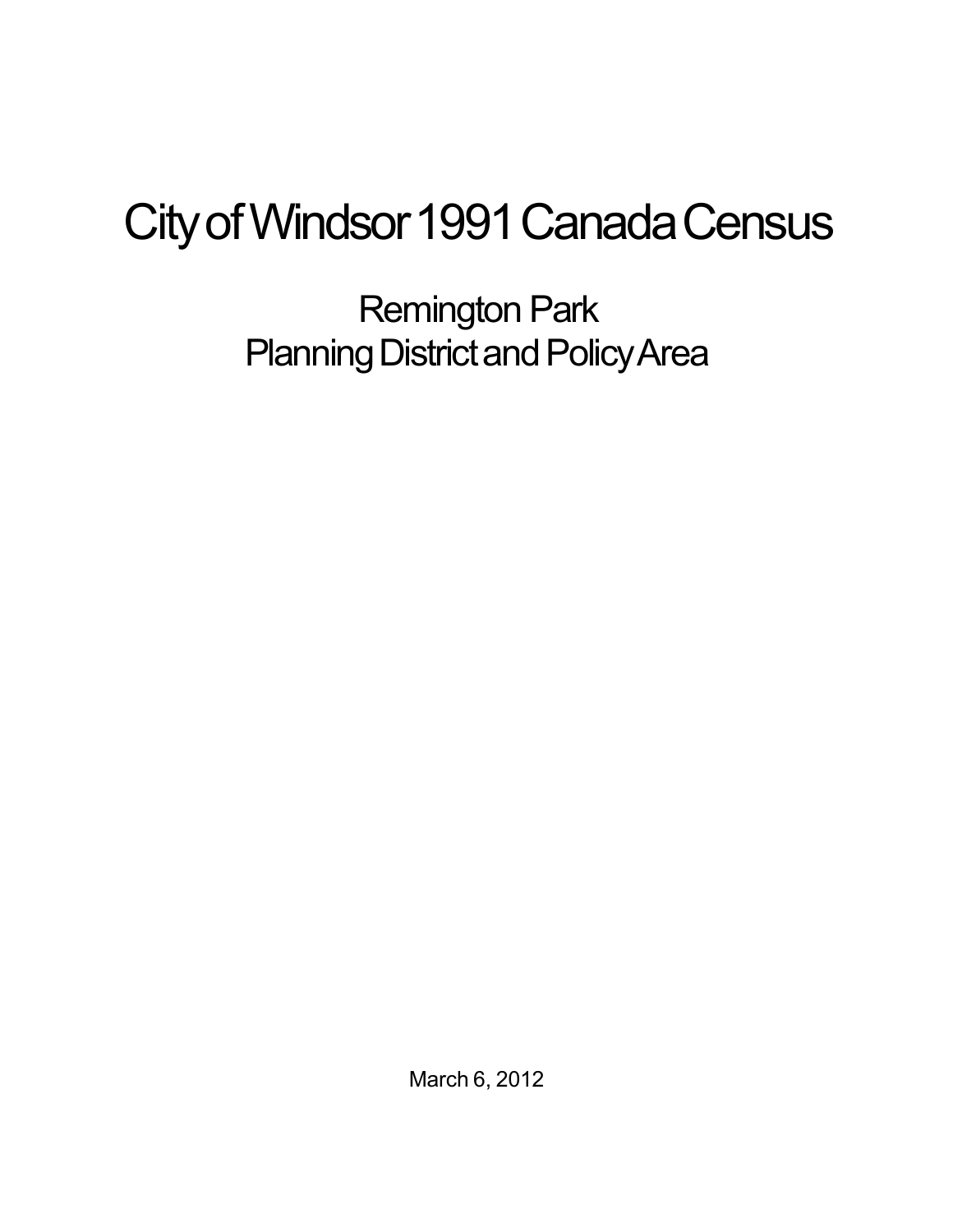## **Table of Contents**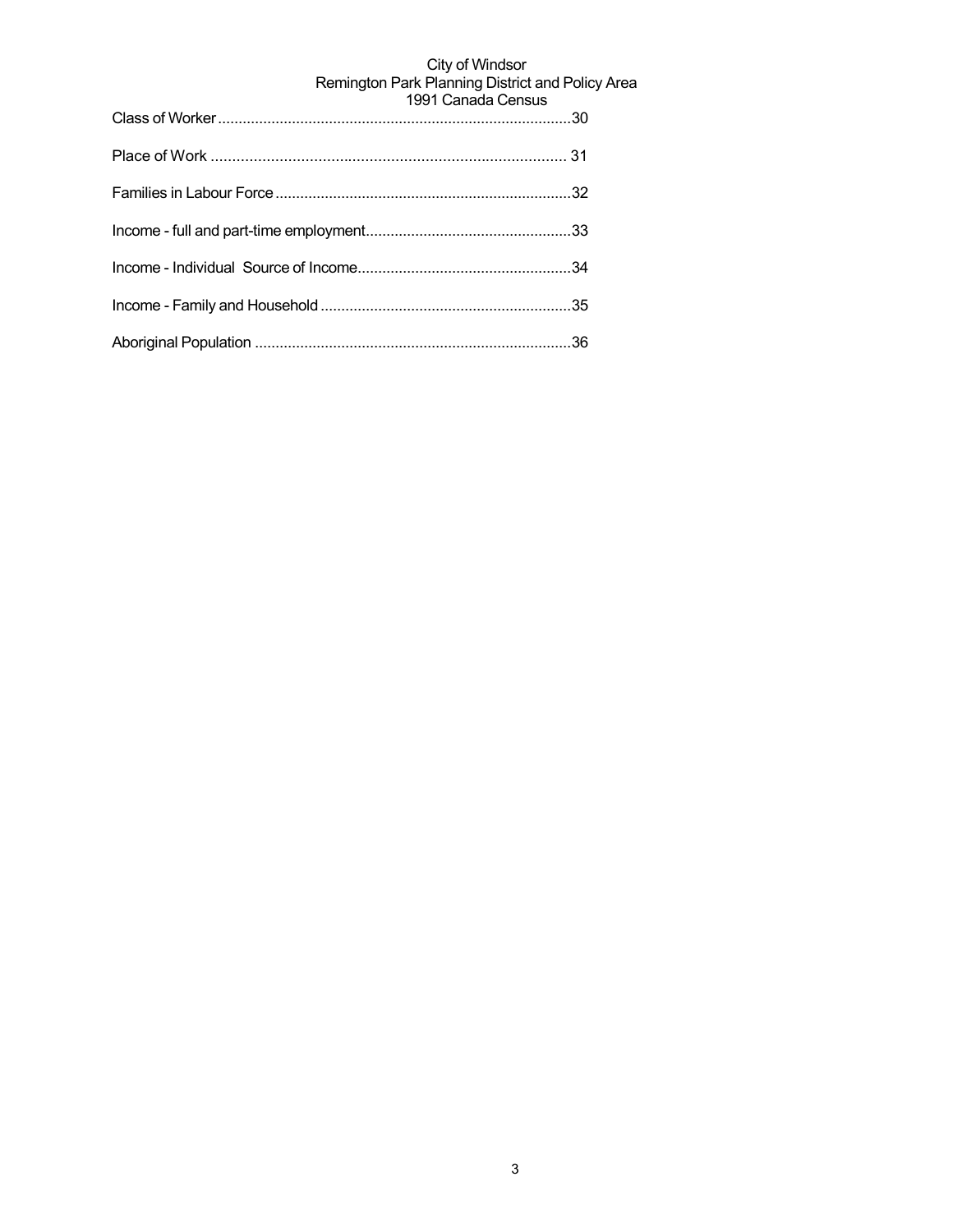## Census Summary

| <b>Census Summary</b>                            | <b>Remington Park</b> |              |
|--------------------------------------------------|-----------------------|--------------|
| Total Population where census data are available |                       | 4,540 % base |
|                                                  |                       |              |
| <b>Males</b>                                     | 2,235                 | 49%          |
| <b>Females</b>                                   | 2,315                 | 51%          |
| 0 to 4 years                                     | 355                   | 8%           |
| 5 to 19 years                                    | 1,050                 | 23%          |
| 20 to 24 years                                   | 370                   | 8%           |
| 25 to 34 years                                   | 895                   | 20%          |
| 35 to 44 years                                   | 650                   | 14%          |
| 45 to 54 years                                   | 470                   | 10%<br>9%    |
| 55 to 64 years<br>65 to 74 years                 | 415<br>255            | 6%           |
| 75 years and over                                | 155                   | 3%           |
|                                                  |                       |              |
| Average age                                      | 33.9                  |              |
| <b>Total census families</b>                     |                       | 1,300 % base |
| <u>Average persons per family</u>                | 3.1                   |              |
| <b>Husband-wife families</b>                     | 1,045                 | 80%          |
| No children at home                              | 375                   | 29%          |
| With children at home                            | 690                   | 53%          |
| Lone-parent families                             | 225                   | 17%          |
| <b>Total children at home</b>                    | 1,625                 |              |
| Average children per family                      | 1.3                   |              |
| <b>Private households</b>                        | 1,580                 |              |
| Persons in private households                    | 4,515                 |              |
| Average persons per household                    | 2.9                   |              |
| Average household income                         | \$44,855              |              |
| Occupied dwellings where census data available   |                       | 1,570 % base |
| Owned dwellings                                  | 1,195                 | 76%          |
| <b>Average value</b>                             | \$108,959             |              |
| <b>Rented dwellings</b>                          | 385                   | 25%          |
| <b>Average rent</b>                              | \$569                 |              |
| <b>Single detached houses</b>                    | 1,320                 | 84%          |
| Semi-detached/row/duplexes                       | 155                   | 10%          |
| <b>Apartments</b>                                | 70                    | 4%           |
| Other types of dwelling                          | 15                    | 1%           |
| Actual (unsuppressed) data:                      |                       |              |
| <b>Total Population</b>                          | 4,546                 |              |
| <b>Total Dwellings</b>                           | 1,575                 |              |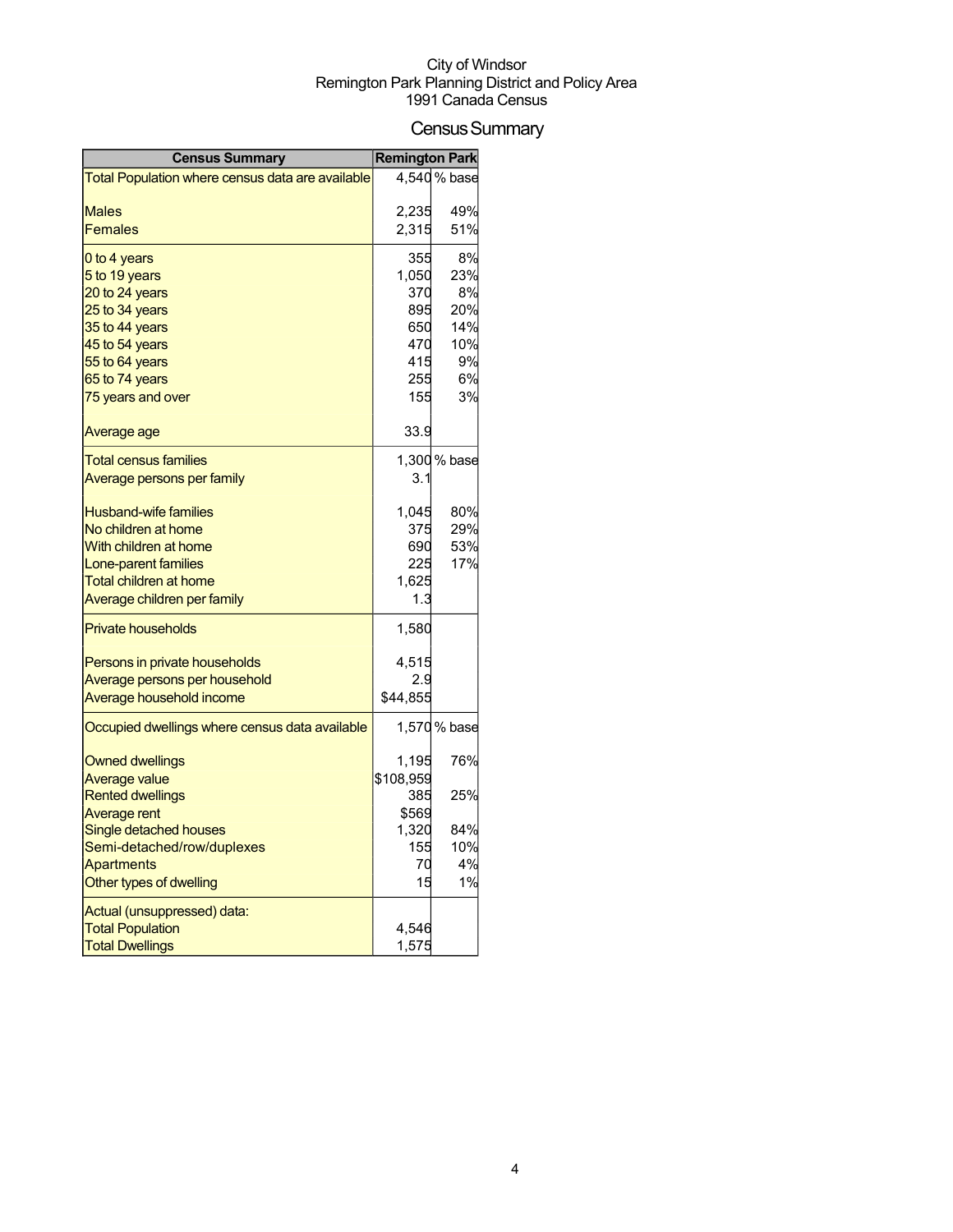## Population By Age

| <b>Population By Age</b>       |       | <b>Remington Park</b> |
|--------------------------------|-------|-----------------------|
| <b>Total population</b>        | 4.540 | % base                |
| Average age of population      | 33.9  |                       |
| By age:                        |       |                       |
| 0 to 4 years                   | 355   | 8%                    |
| 5 to 9 years                   | 335   | 7%                    |
| 10 to 14 years                 | 325   | 7%                    |
| 15 to 19 years                 | 390   | 9%                    |
| 20 to 24 years                 | 370   | 8%                    |
| 25 to 34 years                 | 895   | 20%                   |
| 35 to 44 years                 | 650   | 14%                   |
| 45 to 54 years                 | 470   | 10%                   |
| 55 to 64 years                 | 415   | 9%                    |
| 65 to 74 years                 | 255   | 6%                    |
| 75 years and over              | 155   | 3%                    |
| By age - detailed:             |       |                       |
| 0 to 4 years                   | 355   | 8%                    |
| 5 to 9 years                   | 335   | 7%                    |
| 10 to 14 years                 | 325   | 7%                    |
| 15 years                       | 70    | 2%                    |
| 16 years                       | 90    | 2%                    |
| 17 years                       | 80    | 2%                    |
| 18 to 19 years                 | 150   | 3%                    |
| 20 to 24 years                 | 370   | 8%                    |
| 25 to 29 years                 | 470   | 10%                   |
| 30 to 34 years                 | 425   | 9%                    |
| 35 to 39 years                 | 330   | 7%                    |
| 40 to 44 years                 | 320   | 7%                    |
| 45 to 49 years                 | 250   | 6%                    |
| 50 to 54 years                 | 220   | 5%                    |
| 55 to 59 years                 | 210   | 5%                    |
| 60 to 64 years                 | 205   | 5%                    |
| 65 to 74 years                 | 255   | 6%                    |
| 75 to 84 years                 | 110   | 2%                    |
| 85 years and over              | 45    | 1%                    |
| 18 years and over              | 3,325 | 73%                   |
| Average age, 18 years and over | 43    |                       |
| 65 years and over              | 410   | 9%                    |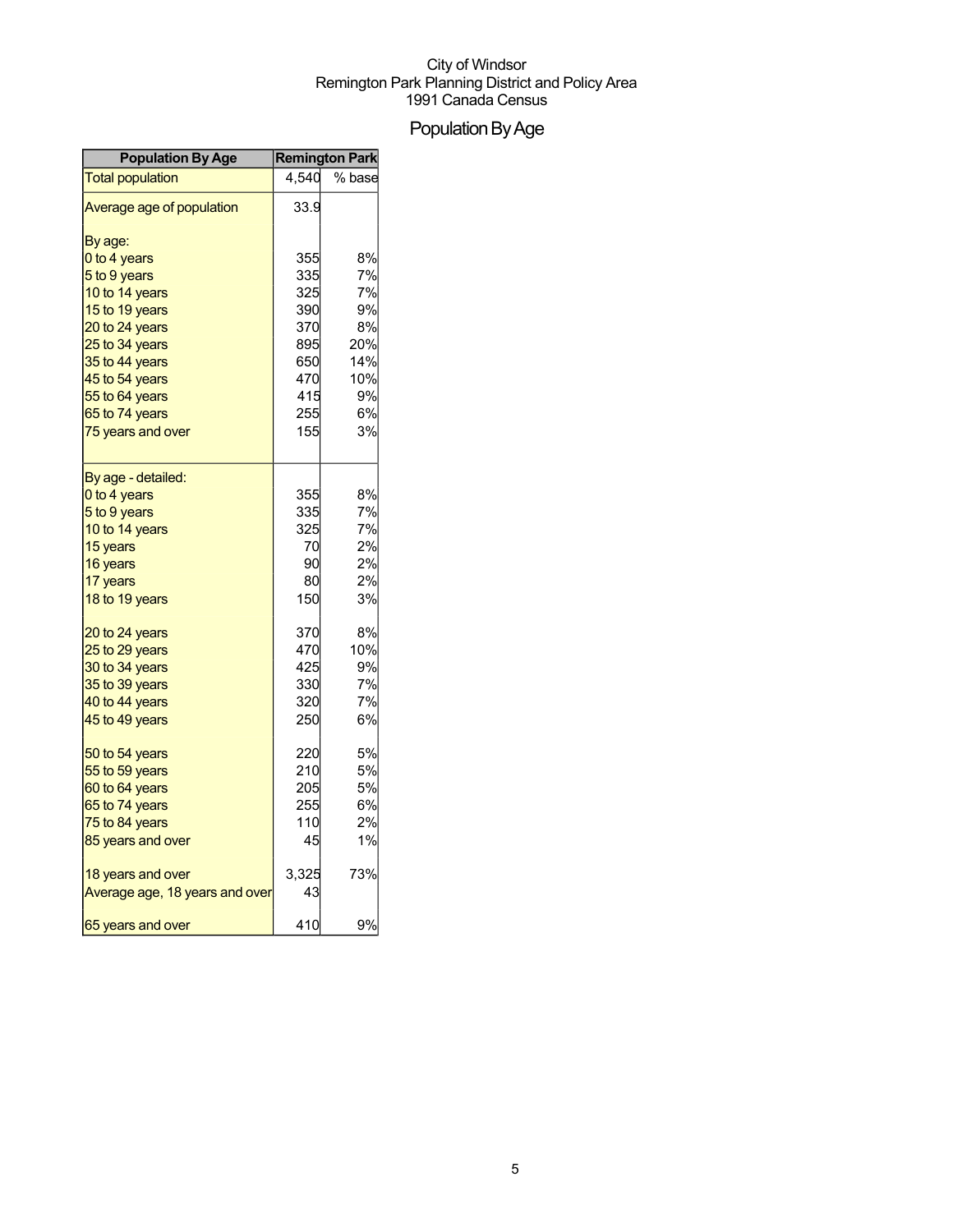## Male Population by age

| <b>Male Population by age</b>        | <b>Remington Park</b> |        |
|--------------------------------------|-----------------------|--------|
| <b>Total population</b>              | 4,540                 | % base |
| <b>Male population</b>               | 2,235                 | 49%    |
| Average age of males                 | 33.8                  |        |
| By age:                              |                       |        |
| 0 to 4 years                         | 180                   | 4%     |
| 5 to 9 years                         | 180                   | 4%     |
| 10 to 14 years                       | 160                   | 4%     |
| 15 to 19 years                       | 195                   | 4%     |
| 20 to 24 years                       | 180                   | 4%     |
| 25 to 34 years                       | 440                   | 10%    |
| 35 to 44 years                       | 285                   | 6%     |
| 45 to 54 years                       | 240                   | 5%     |
| 55 to 64 years                       | 220                   | 5%     |
| 65 to 74 years                       | 125                   | 3%     |
| 75 years and over                    | 70                    | 2%     |
| By age - detailed:                   |                       |        |
| 0 to 4 years                         | 180                   | 4%     |
| 5 to 9 years                         | 180                   | 4%     |
| 10 to 14 years                       | 160                   | 4%     |
| 15 years                             | 35                    | 1%     |
| 16 years                             | 50                    | 1%     |
| 17 years                             | 40                    | 1%     |
| 18 to 19 years                       | 70                    | 2%     |
| 20 to 24 years                       | 180                   | 4%     |
| 25 to 29 years                       | 225                   | 5%     |
| 30 to 34 years                       | 215                   | 5%     |
| 35 to 39 years                       | 145                   | 3%     |
| 40 to 44 years                       | 140                   | 3%     |
| 45 to 49 years                       | 135                   | 3%     |
| 50 to 54 years                       | 105                   | 2%     |
| 55 to 59 years                       | 115                   | 3%     |
| 60 to 64 years                       | 105                   | 2%     |
| 65 to 74 years                       | 125                   | 3%     |
| 75 to 84 years                       | 50                    | 1%     |
| 85 years and over                    | 20                    | 0%     |
| 18 years and over                    | 1,625                 | 36%    |
| Average age, males 18 years and over | 42.8                  |        |
| 65 years and over                    | 195                   | 4%     |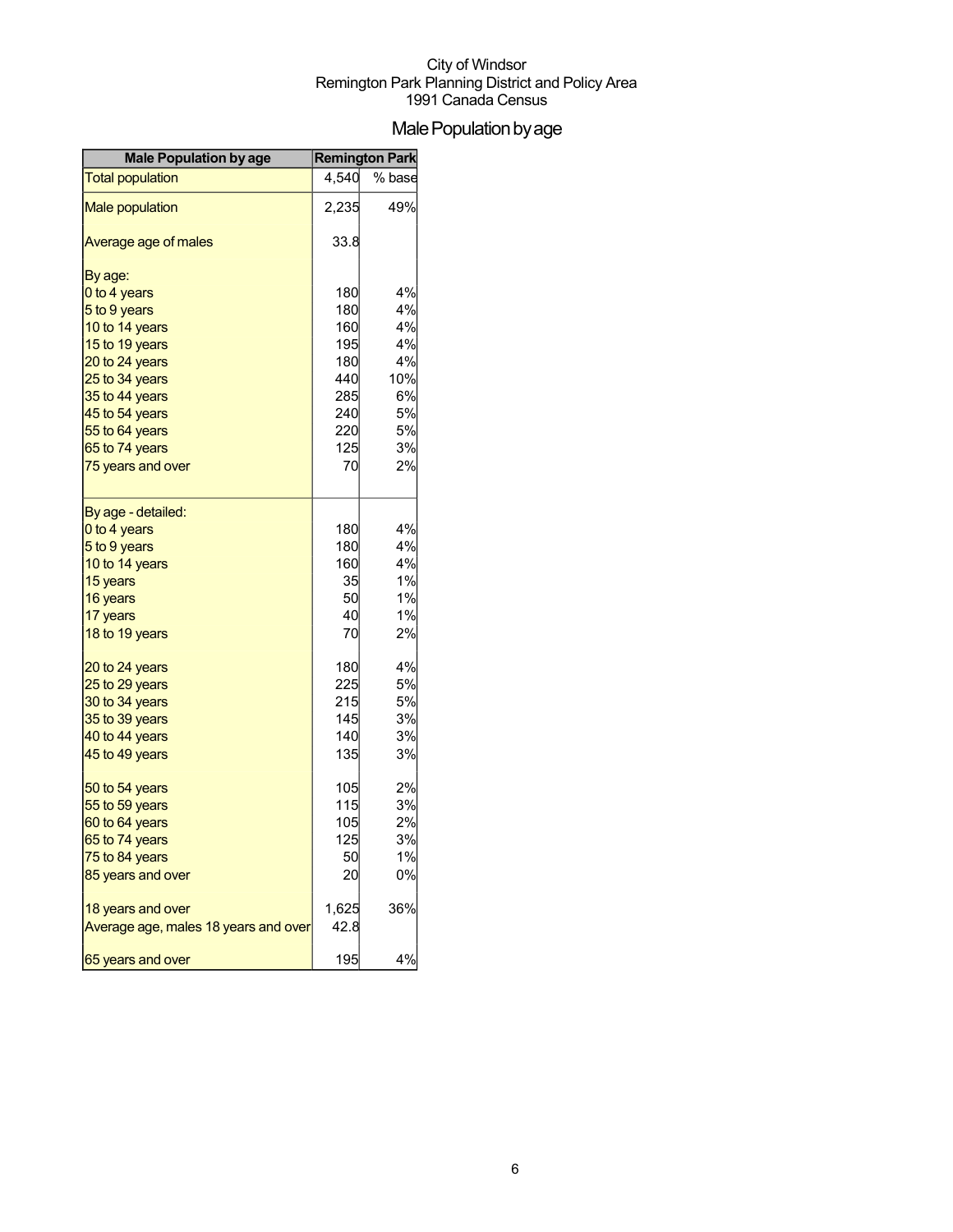## Female Population by age

| <b>Female Population by age</b>        | <b>Remington Park</b> |        |
|----------------------------------------|-----------------------|--------|
| <b>Total population</b>                | 4,540                 | % base |
| <b>Female population</b>               | 2,315                 | 51%    |
| Average age of females                 | 34.1                  |        |
| By age:                                |                       |        |
| 0 to 4 years                           | 175                   | 4%     |
| 5 to 9 years                           | 155                   | 3%     |
| 10 to 14 years                         | 165                   | 4%     |
| 15 to 19 years                         | 195                   | 4%     |
| 20 to 24 years                         | 190                   | 4%     |
| 25 to 34 years                         | 455                   | 10%    |
| 35 to 44 years                         | 365                   | 8%     |
| 45 to 54 years                         | 230                   | 5%     |
| 55 to 64 years                         | 195                   | 4%     |
| 65 to 74 years                         | 130                   | 3%     |
| 75 years and over                      | 85                    | 2%     |
| By age - detailed:                     |                       |        |
| 0 to 4 years                           | 175                   | 4%     |
| 5 to 9 years                           | 155                   | 3%     |
| 10 to 14 years                         | 165                   | 4%     |
| 15 years                               | 35                    | 1%     |
| 16 years                               | 40                    | 1%     |
| 17 years                               | 40                    | 1%     |
| 18 to 19 years                         | 80                    | 2%     |
| 20 to 24 years                         | 190                   | 4%     |
| 25 to 29 years                         | 245                   | 5%     |
| 30 to 34 years                         | 210                   | 5%     |
| 35 to 39 years                         | 185                   | 4%     |
| 40 to 44 years                         | 180                   | 4%     |
| 45 to 49 years                         | 115                   | 3%     |
| 50 to 54 years                         | 115                   | 3%     |
| 55 to 59 years                         | 95                    | 2%     |
| 60 to 64 years                         | 100                   | 2%     |
| 65 to 74 years                         | 130                   | 3%     |
| 75 to 84 years                         | 60                    | 1%     |
| 85 years and over                      | 25                    | 1%     |
| 18 years and over                      | 1,700                 | 37%    |
| Average age, females 18 years and over | 43.1                  |        |
| 65 years and over                      | 215                   | 5%     |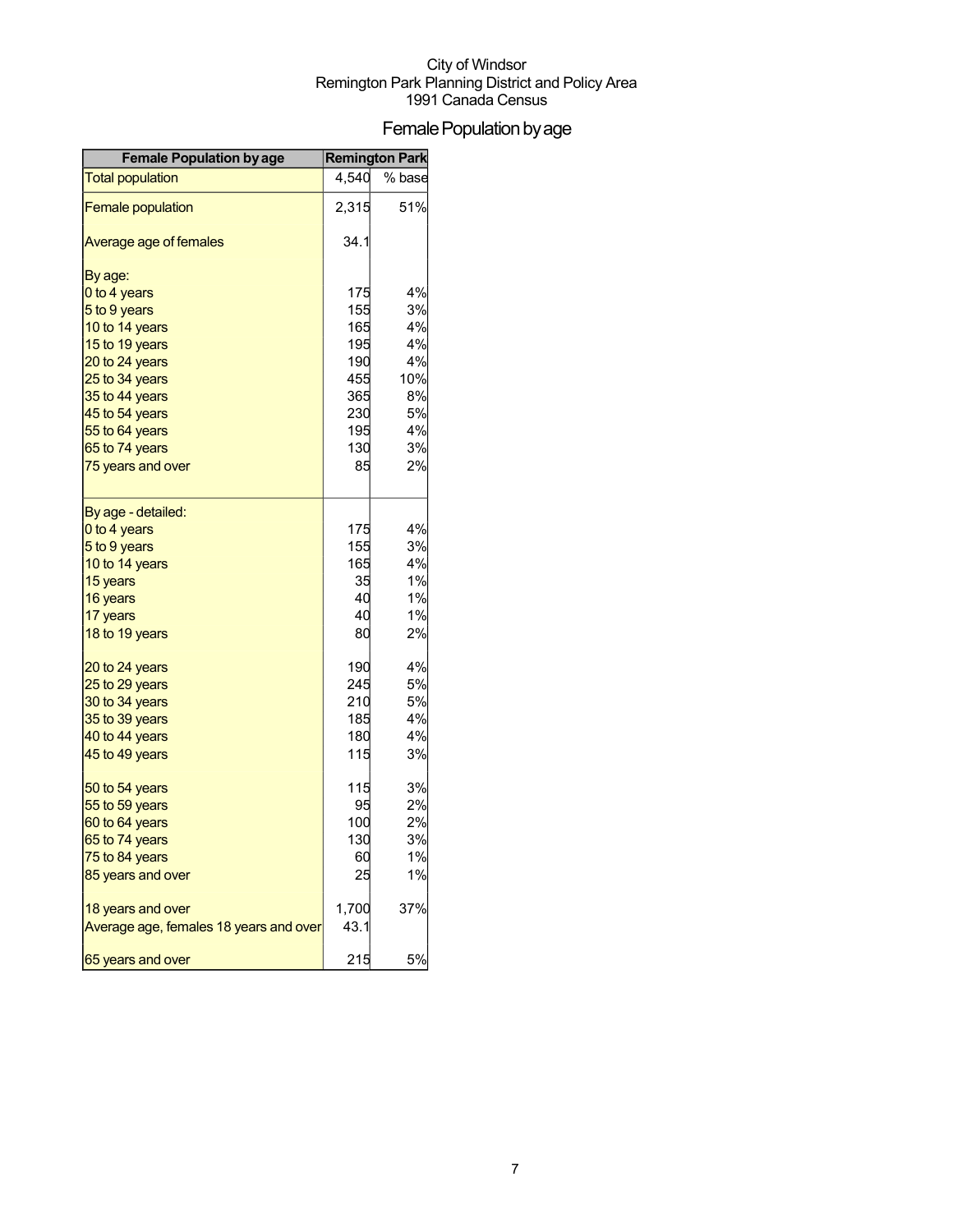## FamilyStructureandChildren

| Family Structure and Children Remington Park |       |        |
|----------------------------------------------|-------|--------|
| <b>Total census families</b>                 | 1,300 | % base |
| By family structure:                         |       |        |
| <b>Total husband-wife families</b>           | 1,045 | 80%    |
| With no children at home                     | 375   | 29%    |
| With children at home                        | 690   | 53%    |
| 1 child                                      | 260   | 20%    |
| 2 children                                   | 300   | 23%    |
| 3 or more children                           | 135   | 10%    |
| <b>Families - now-married couples</b>        | 975   | 75%    |
| With no children at home                     | 345   | 27%    |
| With children at home                        | 650   | 50%    |
| 1 child                                      | 235   | 18%    |
| 2 children                                   | 285   | 22%    |
| 3 or more children                           | 135   | 10%    |
| Families - common-law couples                | 70    | 5%     |
| With no children at home                     | 30    | 2%     |
| With children at home                        | 40    | 3%     |
| 1 child                                      | 25    | 2%     |
| 2 children                                   | 15    | 1%     |
| 3 or more children                           | C     | 0%     |
|                                              |       |        |
| Lone-parent families                         | 225   | 17%    |
| Lone male parent                             | 40    | 3%     |
| 1 child at home                              | 25    | 2%     |
| 2 children at home                           | 15    | 1%     |
| 3 or more children at home                   | C     | 0%     |
| Lone female parent                           | 190   | 15%    |
| 1 child at home                              | 115   | 9%     |
| 2 children at home                           | 65    | 5%     |
| 3 or more children at home                   | 20    | 2%     |
| <b>Total children at home</b>                | 1,625 | % base |
|                                              |       |        |
| By age of children:                          |       |        |
| $0 - 5$ years                                | 385   | 24%    |
| $6 - 14$ years                               | 575   | 35%    |
| 15 - 17 years                                | 210   | 13%    |
| 18 - 24 years                                | 335   | 21%    |
| 25 years and over                            | 125   | 8%     |
| Average children per family                  | 1.3   |        |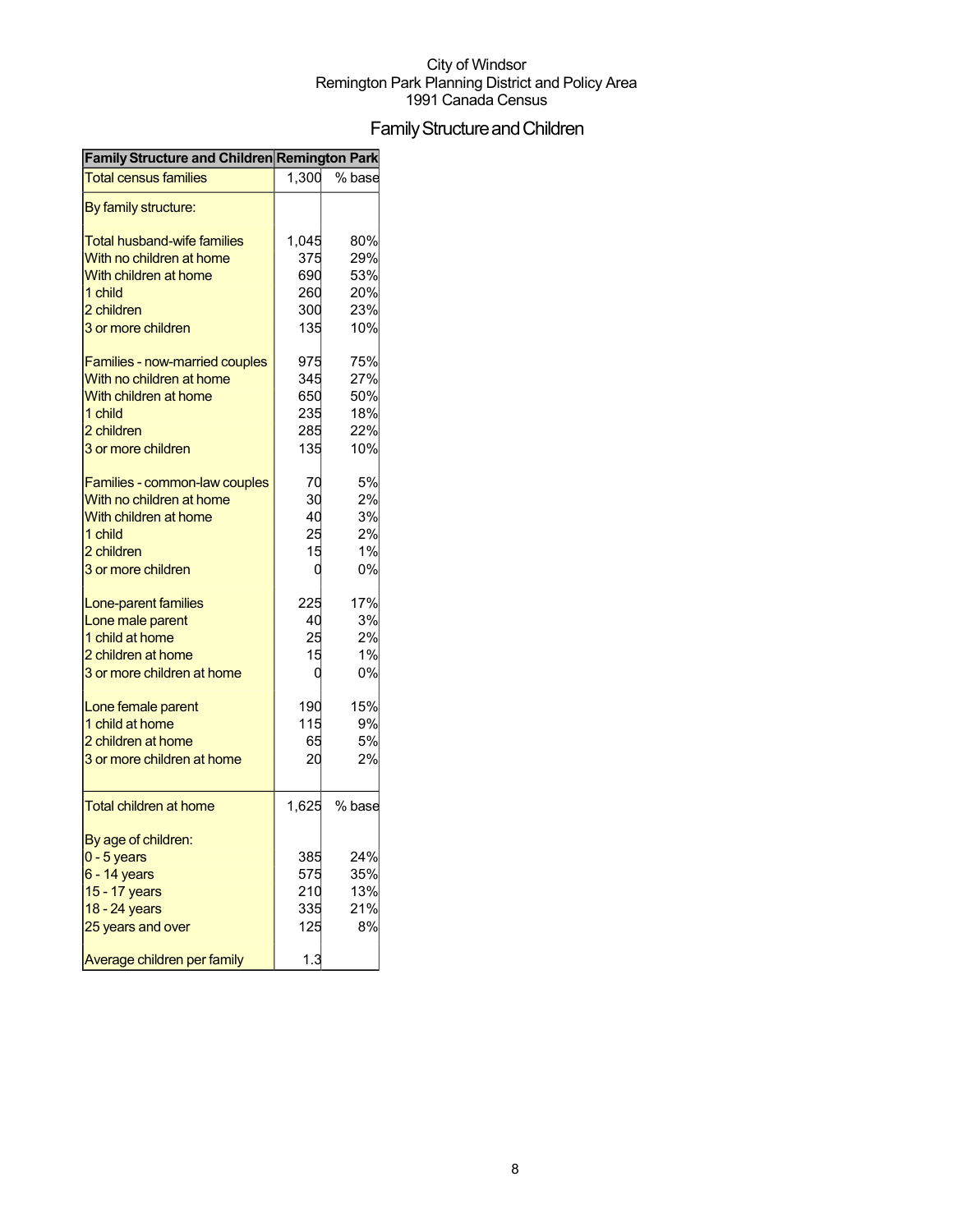## Households and Marital Status

| <b>Households and Marital Status</b>                     |       | <b>Remington Park</b> |
|----------------------------------------------------------|-------|-----------------------|
| <b>Private households</b>                                | 1,580 | % base                |
|                                                          |       |                       |
| By size of household:                                    |       |                       |
| 1 person                                                 | 235   | 15%                   |
| 2 persons                                                | 495   | 31%                   |
| 3 persons                                                | 330   | 21%                   |
| 4 - 5 persons                                            | 455   | 29%                   |
| 6 or more persons                                        | 40    | 3%                    |
|                                                          |       |                       |
| By number of census families:                            |       |                       |
| Non-family households                                    | 295   | 19%                   |
| <b>Family households</b>                                 | 1,285 | 81%                   |
| 1 census family                                          | 1,260 | 80%                   |
| 2 or more census families                                | 25    | 2%                    |
| Persons in private households                            | 4,515 |                       |
| Average persons per household                            | 2.9   |                       |
|                                                          |       |                       |
| Census families in private<br>households                 | 1,300 | % base                |
|                                                          |       |                       |
| By size of census family:                                |       |                       |
| 2 persons                                                | 530   | 41%                   |
| 3 persons                                                | 340   | 26%                   |
| 4 persons                                                | 310   | 24%                   |
| 5 or more persons                                        | 130   | 10%                   |
|                                                          |       | % base                |
| <b>Total population</b>                                  | 4,540 |                       |
| By marital status, for persons 15 years of age and over: |       |                       |
| Single (never married)                                   | 1,010 | 22%                   |
| <b>Married</b>                                           | 2,020 | 44%                   |
| Widowed                                                  | 200   | 4%                    |
| <b>Divorced</b>                                          | 215   | 5%                    |
| Separated                                                | 95    | 2%                    |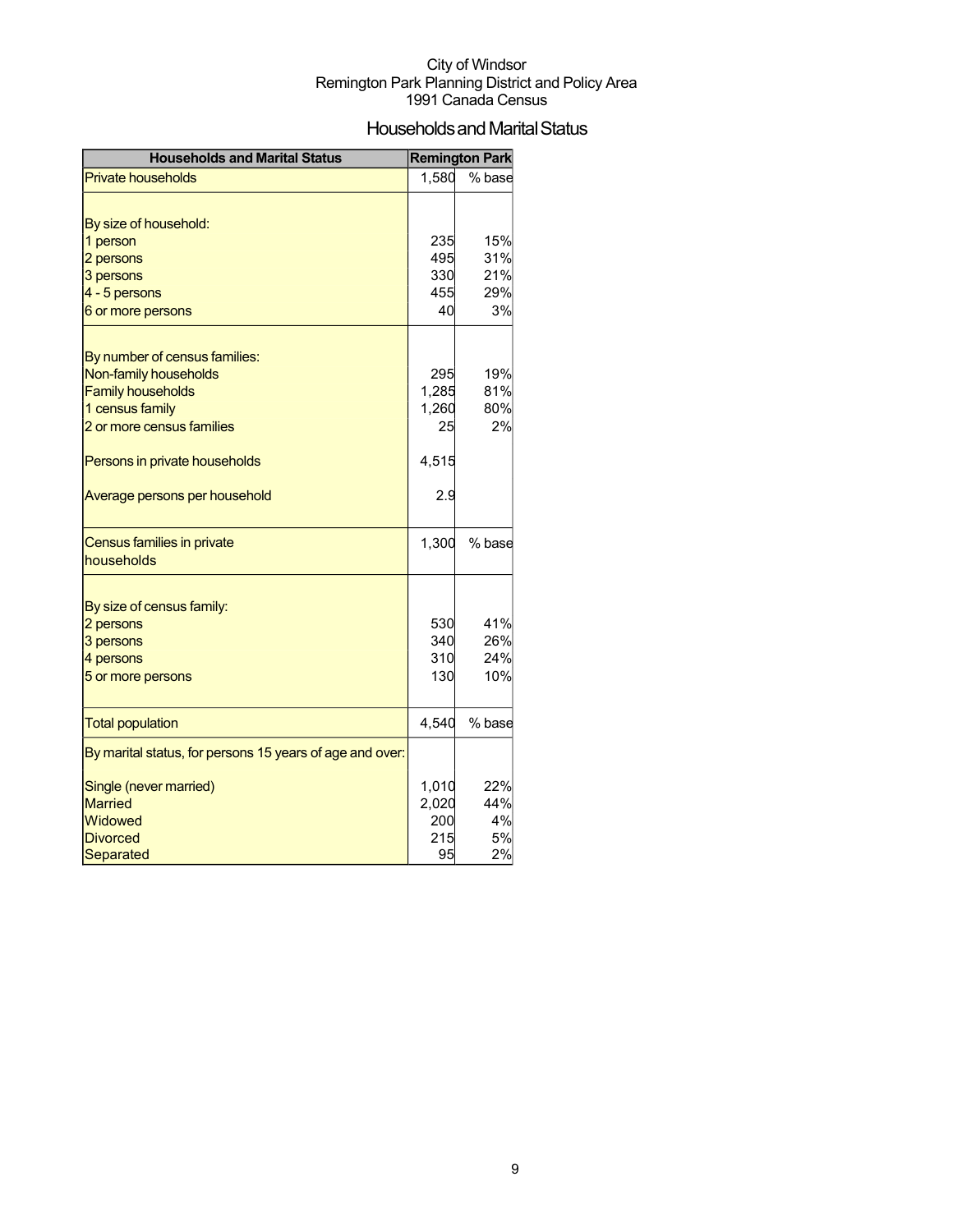## Family Status and Family Size

| <b>Family Status and Family Size</b> |       | <b>Remington Park</b> |
|--------------------------------------|-------|-----------------------|
| Persons in private households        | 4,505 | % base                |
| By living arrangements:              |       |                       |
| Number of non-family persons         | 510   | 11%                   |
| <b>Living with relatives</b>         | 155   | 3%                    |
| Living with non-relatives only       | 130   | 3%                    |
| Living alone                         | 240   | 5%                    |
| Number of family persons             | 3,990 | 89%                   |
| Average persons per family           | 3.1   |                       |
| Persons 65+ years in househlds       | 380   | % base                |
|                                      |       |                       |
| By living arrangements:              |       |                       |
| Number of non-family persons         | 160   | 42%                   |
| <b>Living with relatives</b>         | 40    | 11%                   |
| Living with non-relatives only       | 15    | 4%                    |
| Living alone                         | 105   | 28%                   |
| Number of family persons             | 230   | 61%                   |
| Economic families in househlds       | 1,310 | % base                |
| By size of economic family:          |       |                       |
| 2 persons                            | 480   | 37%                   |
| 3 persons                            | 340   | 26%                   |
| 4 persons                            | 320   | 24%                   |
| 5 or more persons                    | 165   | 13%                   |
| Persons in economic families         | 4,145 |                       |
| Average persons per economic family  | 3.2   |                       |
| <b>Total unattached individuals</b>  | 360   |                       |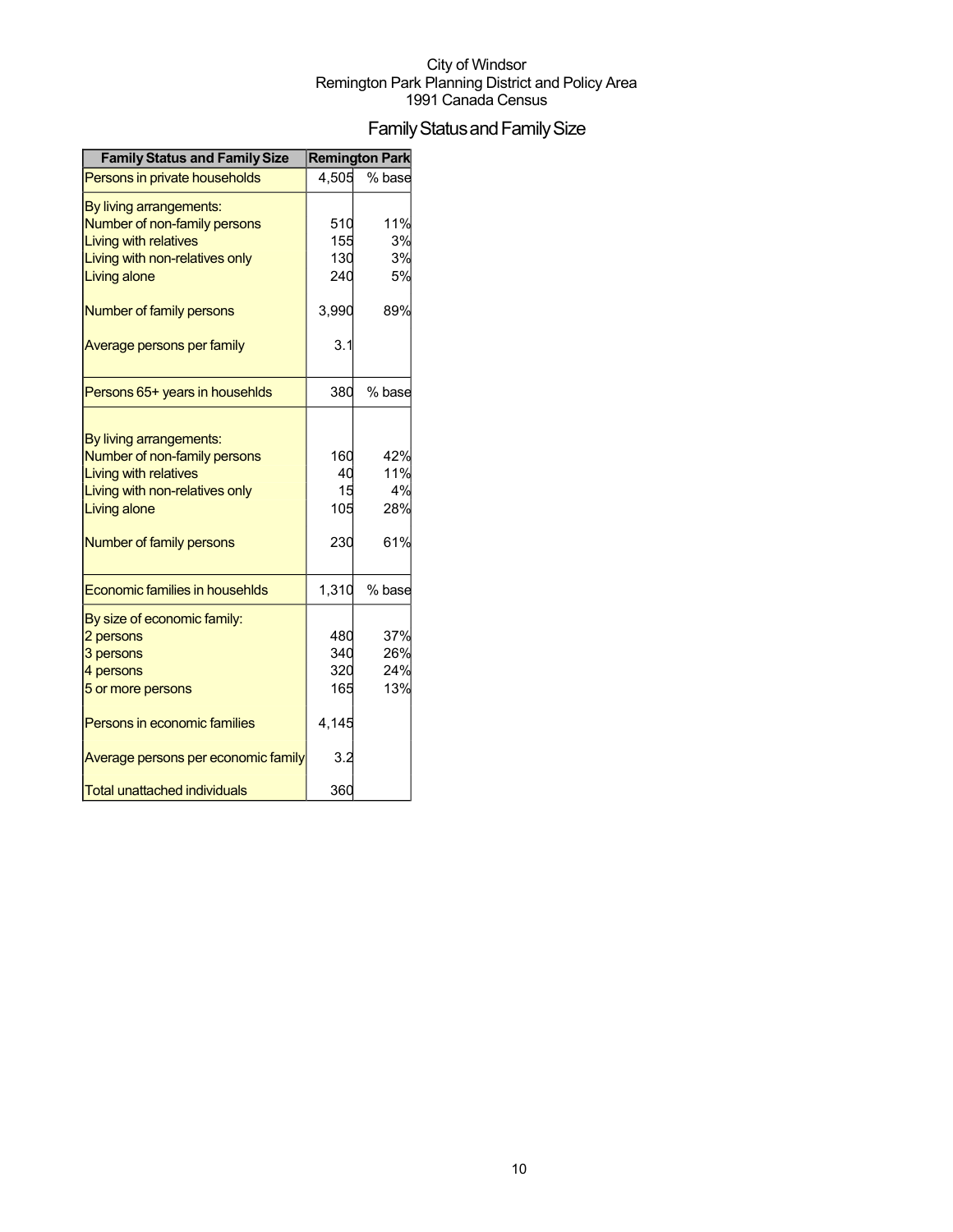## Dwellings

| <b>Dwellings</b>               | <b>Remington Park</b> |              |
|--------------------------------|-----------------------|--------------|
| <b>Occupied dwellings</b>      |                       | 1,570 % base |
| By tenure:                     |                       |              |
| Rented                         | 385                   | 25%          |
| Owned                          | 1,195                 | 76%          |
| <b>Band housing</b>            |                       | 0%           |
| By dwelling type:              |                       |              |
| Single-detached house          | 1,320                 | 84%          |
| Semi-detached house            | 60                    | 4%           |
| <b>Row house</b>               | 45                    | 3%           |
| Apartment, detached duplex     | 50                    | 3%           |
| Apartment less than 5 storey   | 70                    | 4%           |
| Apartment 5 or more storeys    | 0                     | 0%           |
| Other single attached house    | 15                    | 1%           |
| Movable dwelling               | 0                     | 0%           |
| Average rooms per dwelling     | 6.5                   |              |
| Average bedrooms per dwelling  | 2.7                   |              |
| Average persons per room       | 0.4                   |              |
| By period of construction      |                       |              |
| Before 1946                    | 425                   | 27%          |
| 1946 - 1960                    | 435                   | 28%          |
| 1961 - 1970                    | 120                   | 8%           |
| 1971 - 1980                    | 155                   | 10%          |
| 1981 - 1985                    | 40                    | 3%           |
| 1986 - 1991                    | 380l                  | 24%          |
| Condition of dwelling:         |                       |              |
| Regular maintenance            | 1,140                 | 73%          |
| Minor repairs needed           | 315                   | 20%          |
| Major repairs needed           | 120                   | 8%           |
| Owner one-family households    |                       | 820 % base   |
| Average value of dwellings     | \$108,959             |              |
| Owner expenses:                |                       |              |
| Average major monthly payments | \$614                 |              |
| Payments > 30% of income       | 110                   | 13%          |
| Tenant one-family households   |                       | 310 % base   |
| Tenant expenses:               |                       |              |
| Average gross monthly rent     | \$569                 |              |
| Rent > 30% of income           | 115                   | 37%          |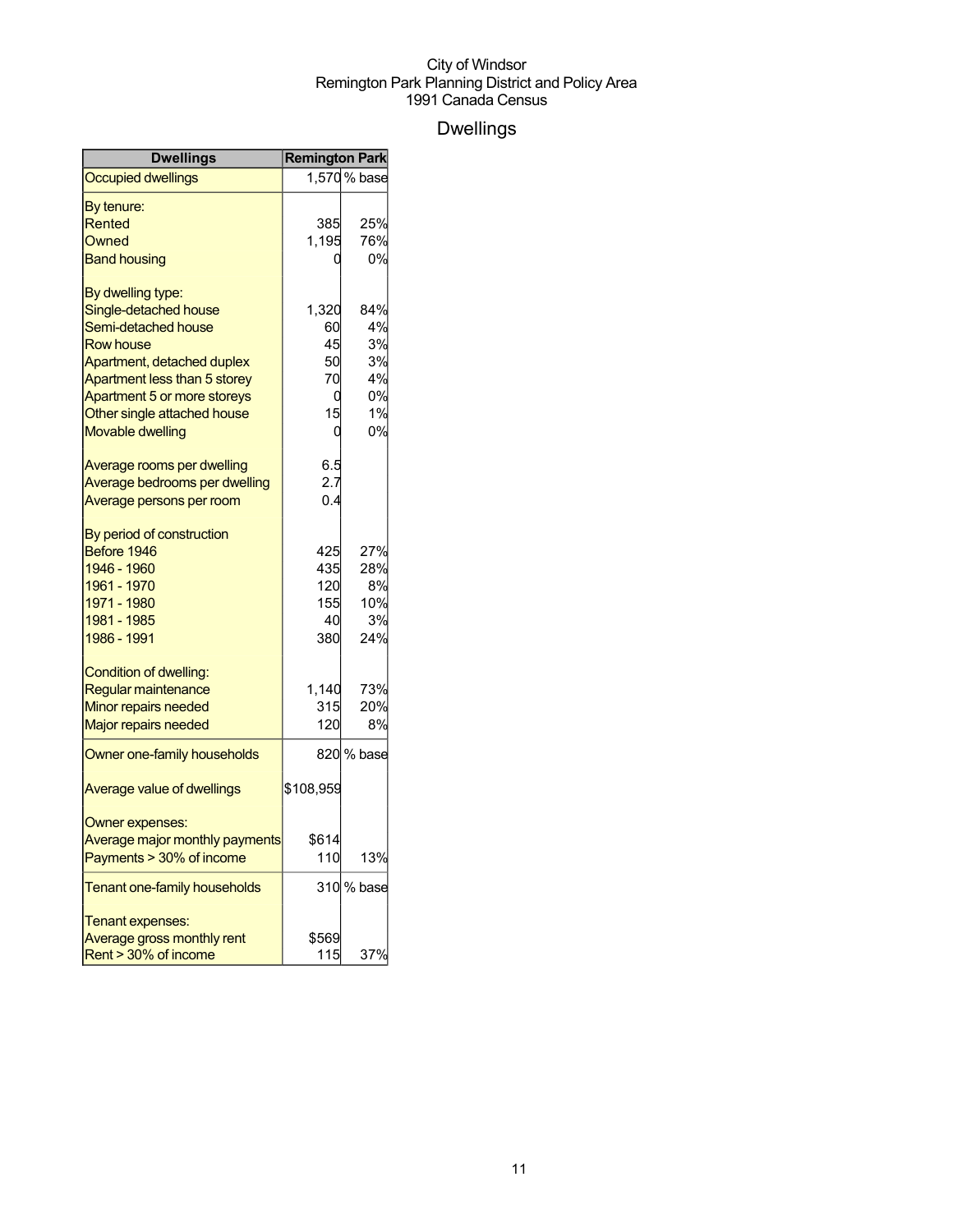## Language-Mothertongue

| Language - Mother tongue            | <b>Remington Park</b> |        |
|-------------------------------------|-----------------------|--------|
| <b>Total responses</b>              | 4,550                 | % base |
|                                     |                       |        |
| <b>Total single responses</b>       | 4,340                 | 95%    |
| <b>Total official languages</b>     | 3,360                 | 74%    |
| English                             | 3,215                 | 71%    |
| French                              | 145                   | 3%     |
| <b>Total non-official languages</b> | 985                   | 22%    |
| Arabic                              | 45                    | 1%     |
| <b>Bulgarian</b>                    | 0                     | 0%     |
| Chinese                             | 15                    | 0%     |
| <b>Dutch</b>                        | 0                     | 0%     |
| <b>Finnish</b>                      | 0                     | 0%     |
| German                              | 35                    | 1%     |
| Greek                               | 30                    | 1%     |
| Hungarian                           | 25                    | 1%     |
| Italian                             | 415                   | 9%     |
| Polish                              | 50                    | 1%     |
| Portuguese                          | 5                     | 0%     |
| Punjabi                             | 0                     | 0%     |
| <b>Russian</b>                      | 5                     | 0%     |
| <b>Spanish</b>                      | 25                    | 1%     |
| Tagalog (Pilipino)                  | 25                    | 1%     |
| <b>Ukrainian</b>                    | 15                    | 0%     |
| Vietnamese                          | 15                    | 0%     |
| Major aboriginal languages          | 0                     | 0%     |
| Languages other than above          | 270                   | 6%     |
|                                     |                       |        |
| <b>Total multiple responses</b>     | 210                   | 5%     |
| <b>English and French</b>           | 60                    | 1%     |
| English and non-official language   | 130                   | 3%     |
| French and non-official language    |                       | 0%     |
| English, French and other language  |                       | 0%     |
| Non-official languages              | 5                     | 0%     |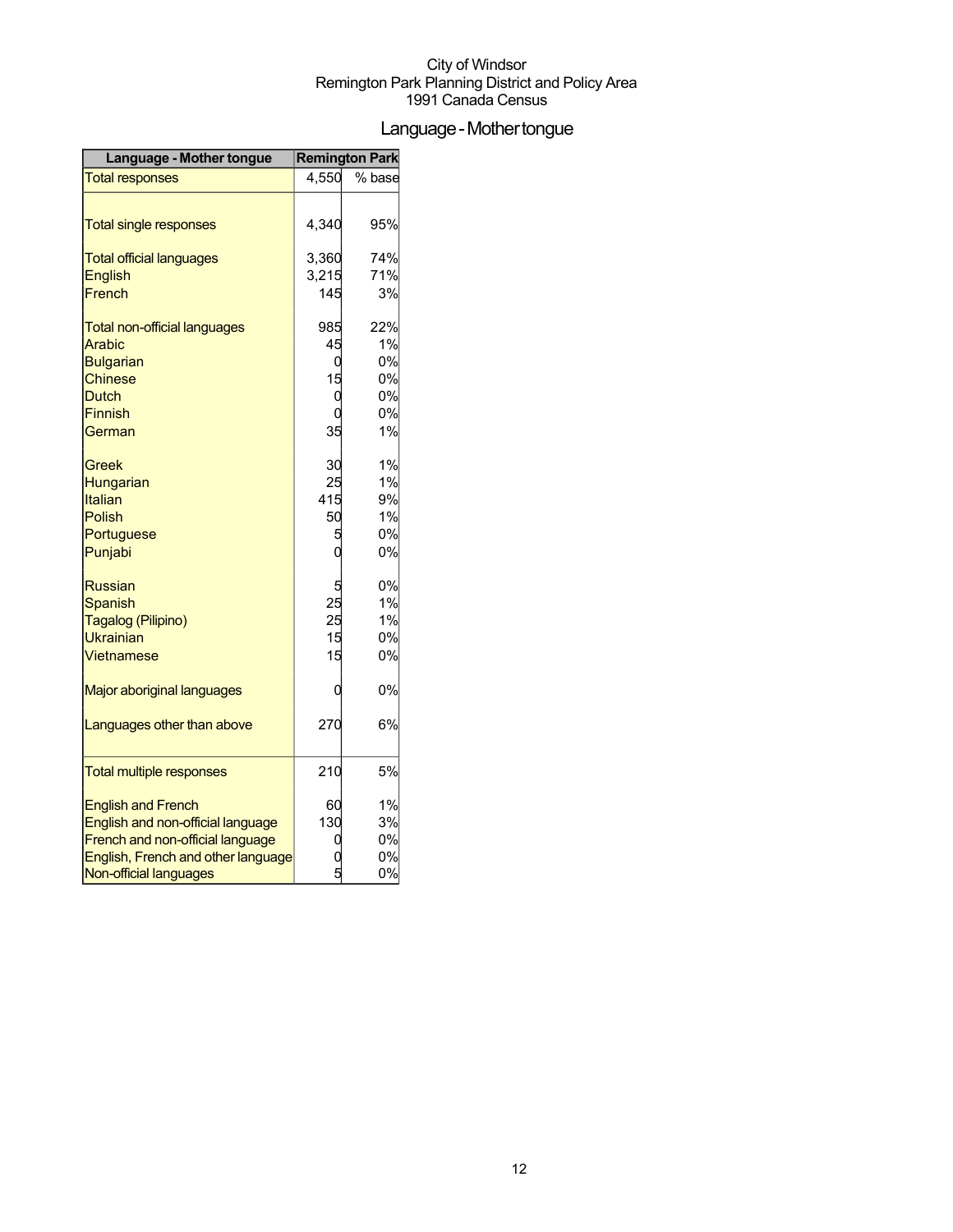## Language-Homelanguage

| Language - Home language Remington Park |       |        |
|-----------------------------------------|-------|--------|
| <b>Total responses</b>                  | 4,525 | % base |
| <b>Total single responses</b>           | 4,365 | 96%    |
| <b>Total official languages</b>         | 3,685 | 81%    |
| <b>English</b>                          | 3,670 | 81%    |
| French                                  | 15    | 0%     |
| <b>Total non-official languages</b>     | 670   | 15%    |
| Arabic                                  | 20    | 0%     |
| Armenian                                | 0     | 0%     |
| <b>Chinese</b>                          | 35    | 1%     |
| <b>Creoles</b>                          | U     | 0%     |
| Croatian                                | 35    | 1%     |
| <b>Dutch</b>                            | 0     | 0%     |
| German                                  | C     | 0%     |
| Greek                                   | 45    | 1%     |
| Gujarati                                | C     | 0%     |
| Hungarian                               | 20    | 0%     |
| <b>Hindi</b>                            |       | 0%     |
| <b>Italian</b>                          | 270   | 6%     |
| Japanese                                | C     | 0%     |
| Khmer (Cambodian)                       | 0     | 0%     |
| Korean                                  | 15    | 0%     |
| Portuguese                              | O     | 0%     |
| Persian (Farsi)                         |       | 0%     |
| Polish                                  | 25    | 1%     |
| Punjabi                                 | 10    | 0%     |
| Romanian                                | C     | 0%     |
| <b>Russian</b>                          |       | 0%     |
| Spanish                                 | O     | 0%     |
| Tagalog (Pilipino)                      | 45    | 1%     |
| Tamil                                   | 0     | 0%     |
| <b>Ukrainian</b>                        | 15    | 0%     |
| Urdu                                    | O     | 0%     |
| <b>Vietnamese</b>                       | 15    | 0%     |
| Major aboriginal languages              |       | 0%     |
| Languages other than above              | 95    | 2%     |
| <b>Total multiple responses</b>         | 160   | 4%     |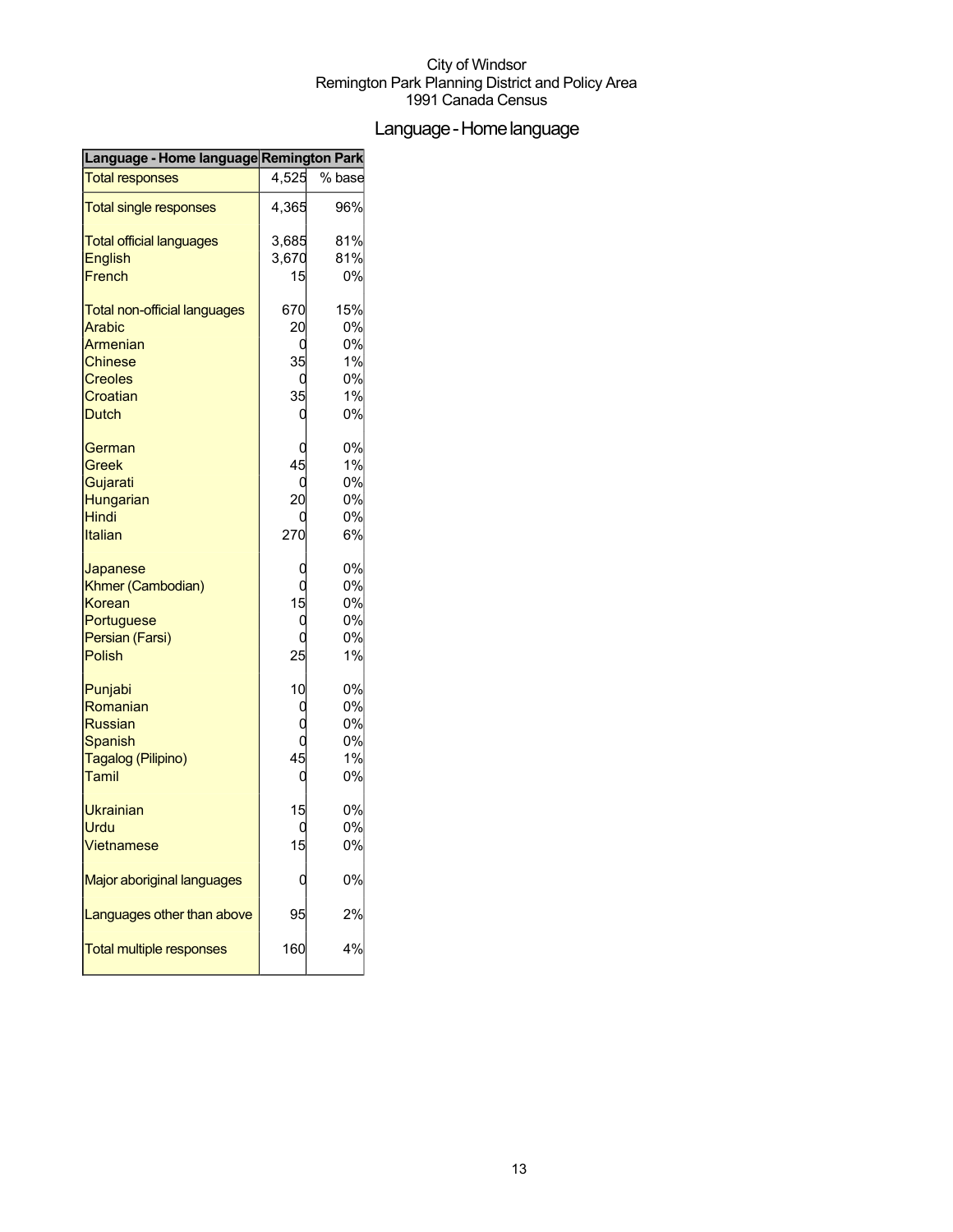## Language - Knowledge of

| Language - Knowledge of Remington Park |       |        |  |
|----------------------------------------|-------|--------|--|
| <b>Total population</b>                | 4,540 | % base |  |
|                                        |       |        |  |
| <b>Official languages:</b>             |       |        |  |
| <b>English only</b>                    | 4,145 | 91%    |  |
| <b>French only</b>                     |       | 0%     |  |
| <b>Both English and French</b>         | 350   | 8%     |  |
| <b>Neither English nor French</b>      | 25    | 1%     |  |
| Non-official languages:                |       |        |  |
| Armenian                               | 10    | 0%     |  |
| Arabic                                 | 75    | 2%     |  |
| <b>Chinese</b>                         | 35    | 1%     |  |
| Cree                                   | C     | 0%     |  |
| Creoles                                | C     | 0%     |  |
| Croatian                               | 105   | 2%     |  |
| Dutch                                  | C     | 0%     |  |
| <b>Finnish</b>                         |       | 0%     |  |
| German                                 | 40    | 1%     |  |
| Greek                                  | 55    | 1%     |  |
| Gujarati                               | C     | 0%     |  |
| <b>Hebrew</b>                          | C     | 0%     |  |
| Hindi                                  | 10    | 0%     |  |
| Hungarian                              | 50    | 1%     |  |
| Italian                                | 615   | 14%    |  |
| Japanese                               | C     | 0%     |  |
| Korean                                 | 15    | 0%     |  |
| Persian (Farsi)                        | 35    | 1%     |  |
| Polish                                 | 100   | 2%     |  |
| Portuguese                             | 25    | 1%     |  |
| Punjabi                                | 15    | 0%     |  |
| Romanian                               | C     | 0%     |  |
| Russian                                | 10    | 0%     |  |
| Spanish                                | 20    | 0%     |  |
| Tagalog (Pilipino)                     | 85    | 2%     |  |
| Tamil                                  | C     | 0%     |  |
| <b>Ukrainian</b>                       | 25    | 1%     |  |
| Urdu                                   | C     | 0%     |  |
| <b>Vietnamese</b>                      | 30    | 1%     |  |
| Yiddish                                |       | 0%     |  |
|                                        |       |        |  |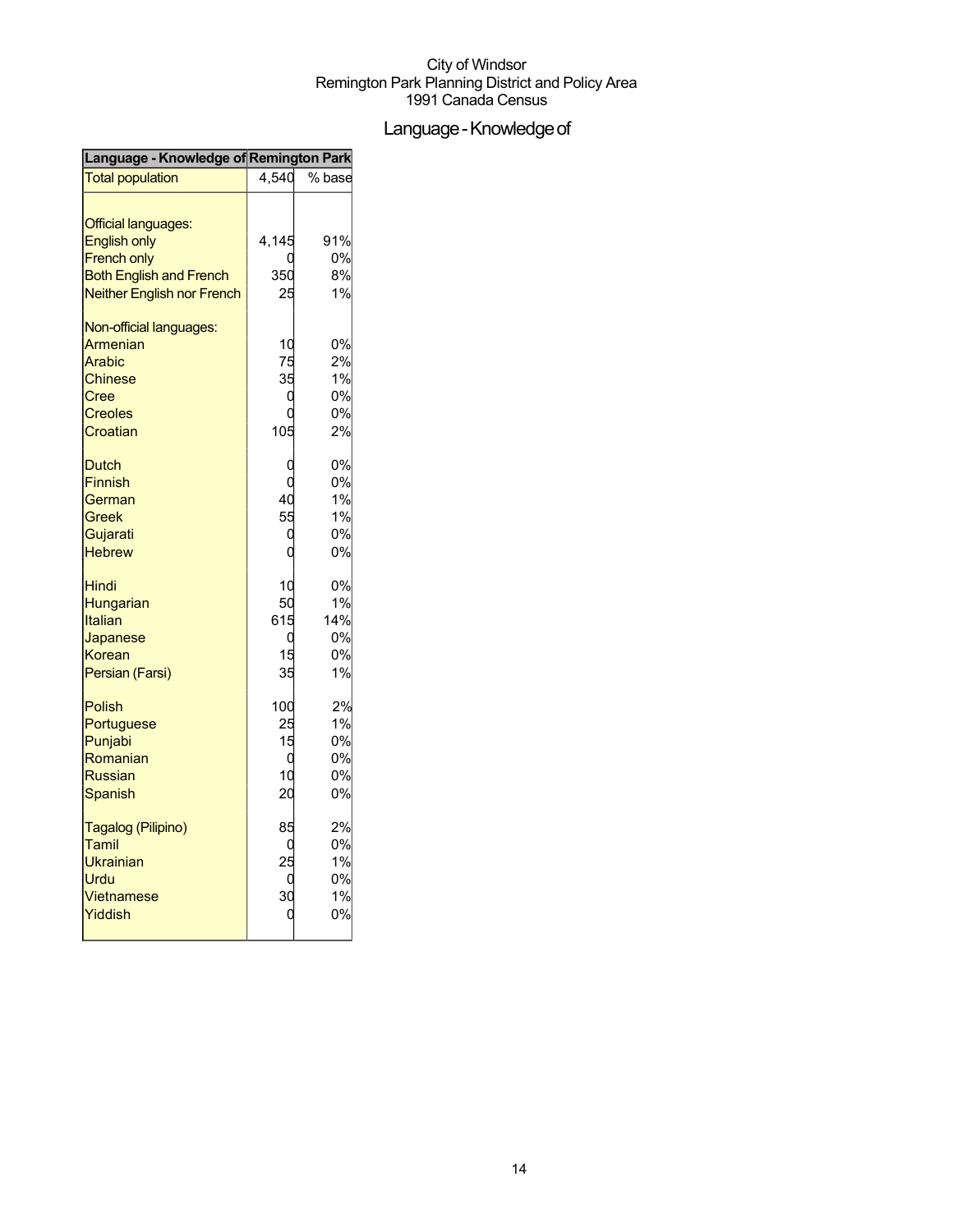## Religion

| Religion                    | <b>Remington Park</b> |        |  |
|-----------------------------|-----------------------|--------|--|
| <b>Total population</b>     | 4.540                 | % base |  |
|                             |                       |        |  |
| Catholic                    | 2,925                 | 64%    |  |
| <b>Roman Catholic</b>       | 2,920                 | 64%    |  |
| <b>Ukrainian Catholic</b>   | Ω                     | 0%     |  |
|                             |                       |        |  |
| Protestant                  | 945                   | 21%    |  |
| <b>United Church</b>        | 120                   | 3%     |  |
| Anglican                    | 360                   | 8%     |  |
| <b>Baptist</b>              | 105                   | 2%     |  |
| Presbyterian                | 40                    | 1%     |  |
| Lutheran                    | 105                   | 2%     |  |
| Pentecostal                 | 45                    | 1%     |  |
| <b>Mennonite</b>            | 0                     | 0%     |  |
| <b>Jehovah's Witnesses</b>  | 0                     | 0%     |  |
|                             |                       |        |  |
| <b>Reformed Bodies</b>      | 10                    | 0%     |  |
| <b>Salvation Army</b>       | 50                    | 1%     |  |
| Latter-day Saints (Mormons) | 0                     | 0%     |  |
| <b>Other Protestant</b>     | 105                   | 2%     |  |
| <b>Other Religions</b>      | 345                   | 8%     |  |
| <b>Eastern Orthodox</b>     | 205                   | 5%     |  |
| Jewish                      | 0                     | 0%     |  |
| Islam                       | 70                    | 2%     |  |
| <b>Buddhist</b>             | 10                    | 0%     |  |
|                             |                       |        |  |
| <b>Hindu</b>                | 15                    | 0%     |  |
| <b>Sikh</b>                 | 10                    | 0%     |  |
| Other                       | 20                    | 0%     |  |
| No religious affiliation    | 315                   | 7%     |  |
|                             |                       |        |  |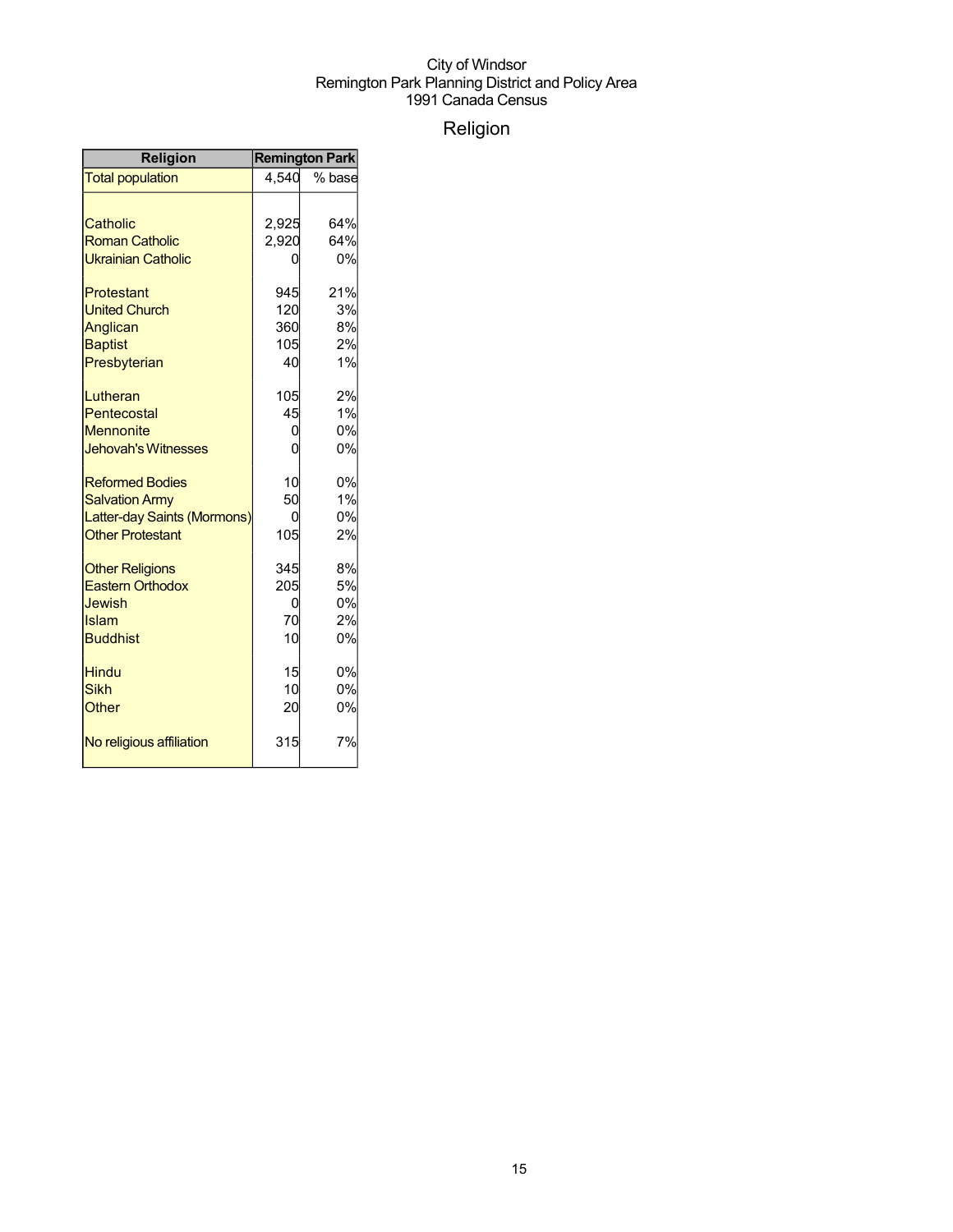## EthnicOrigin

| <b>Ethnic Origin</b>          | <b>Remington Park</b> |        |
|-------------------------------|-----------------------|--------|
| <b>Total population</b>       | 4,540                 | % base |
|                               |                       |        |
| <b>Total single origins</b>   | 2,875                 | 63%    |
| <b>Aboriginal origins</b>     |                       | 0%     |
| <b>Black origins</b>          | 35                    | 1%     |
| <b>British</b>                | 680                   | 15%    |
| English                       | 585                   | 13%    |
| Scottish                      | 60                    | 1%     |
| Irish                         | 30                    | 1%     |
| <b>Other British</b>          | 0                     | 0%     |
|                               |                       |        |
| Canadian                      | 45                    | 1%     |
| Chinese                       | 35                    | 1%     |
| Croatian                      | 95                    | 2%     |
| Danish                        | 10                    | 0%     |
| Dutch (Netherlands)           | 10                    | 0%     |
| East Indian, n.i.e.           | 40                    | 1%     |
| Filipino                      | 95                    | 2%     |
| <b>Finnish</b>                | C                     | 0%     |
| French                        | 420                   | 9%     |
|                               | 70                    | 2%     |
| German                        |                       |        |
| Greek                         | 55                    | 1%     |
| Hungarian (Magyar)            | 55                    | 1%     |
| Italian                       | 675                   | 15%    |
| Japanese                      | C                     | 0%     |
| Jewish                        | C                     | 0%     |
| Korean                        | 15                    | 0%     |
| Lebanese                      | 55                    | 1%     |
| Norwegian                     | C                     | 0%     |
| <b>Polish</b>                 | 100                   | 2%     |
| Portuguese                    | 25                    | 1%     |
| Spanish                       | C                     | 0%     |
| <b>Swedish</b>                | በ                     | 0%     |
| Ukrainian                     | 60                    | 1%     |
|                               |                       |        |
| <b>Vietnamese</b>             | 30                    | 1%     |
| Yugoslav, n.i.e.              | 50                    | 1%     |
| Other single origins          | 220                   | 5%     |
| <b>Total multiple origins</b> | 1,675                 | 37%    |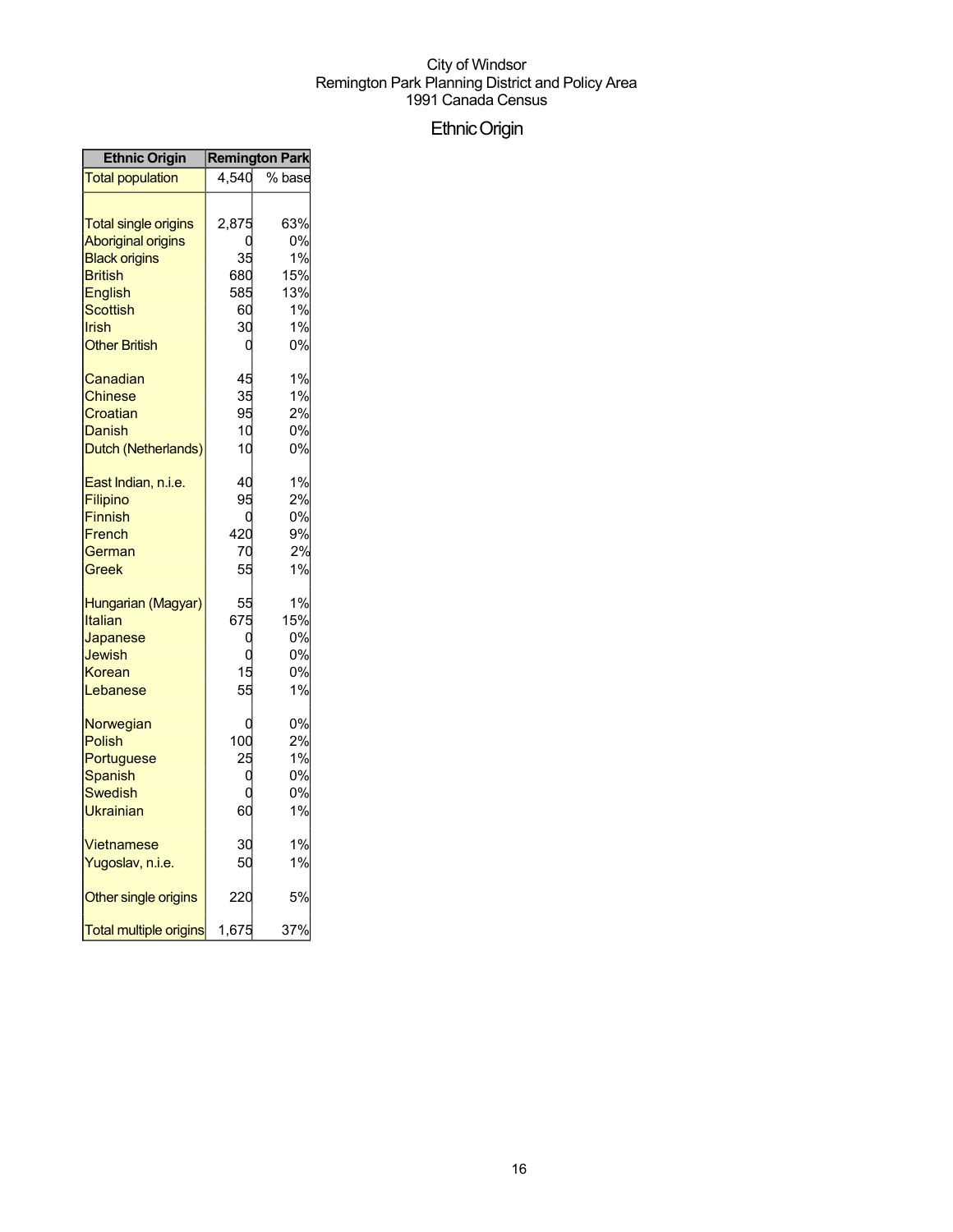## Citizenship and Immigration

| Citizenship and Immigration Remington Park                                                                                                    |                                       |                                      |
|-----------------------------------------------------------------------------------------------------------------------------------------------|---------------------------------------|--------------------------------------|
| <b>Total population</b>                                                                                                                       | 4,540                                 | % base                               |
| Canadian citizens<br><b>Citizens other than Canadian</b>                                                                                      | 4,220<br>315                          | 93%<br>7%                            |
| Immigration:<br>Non-immigrant population<br>Born in province of residence                                                                     | 3,295<br>3,070                        | 73%<br>68%                           |
| Immigrant population<br><b>United States of America</b><br><b>Central and South America</b><br>Caribbean and Bermuda<br><b>United Kingdom</b> | 1,210<br>50<br>50<br>90               | 27%<br>1%<br>0%<br>1%<br>2%          |
| <b>Other Europe</b><br>Africa<br>India<br><b>Other Asia</b><br>Oceania & Other                                                                | 775<br>10<br>40<br>200<br>20          | 17%<br>0%<br>1%<br>4%<br>0%          |
| Non-permanent residents                                                                                                                       | 30                                    | 1%                                   |
| <b>Total immigrant population</b>                                                                                                             | 1,210                                 | % base                               |
| Period of immigration:<br>Before 1961<br>1961-1970<br>1971-1980<br>1981-1991<br>1981-1987<br>1988-1991                                        | 455<br>220<br>345<br>195<br>110<br>85 | 38%<br>18%<br>29%<br>16%<br>9%<br>7% |
| Age at immigration:<br>$0 - 4$ years<br>5 - 19 years<br>20 years and over                                                                     | 125<br>390<br>690                     | 10%<br>32%<br>57%                    |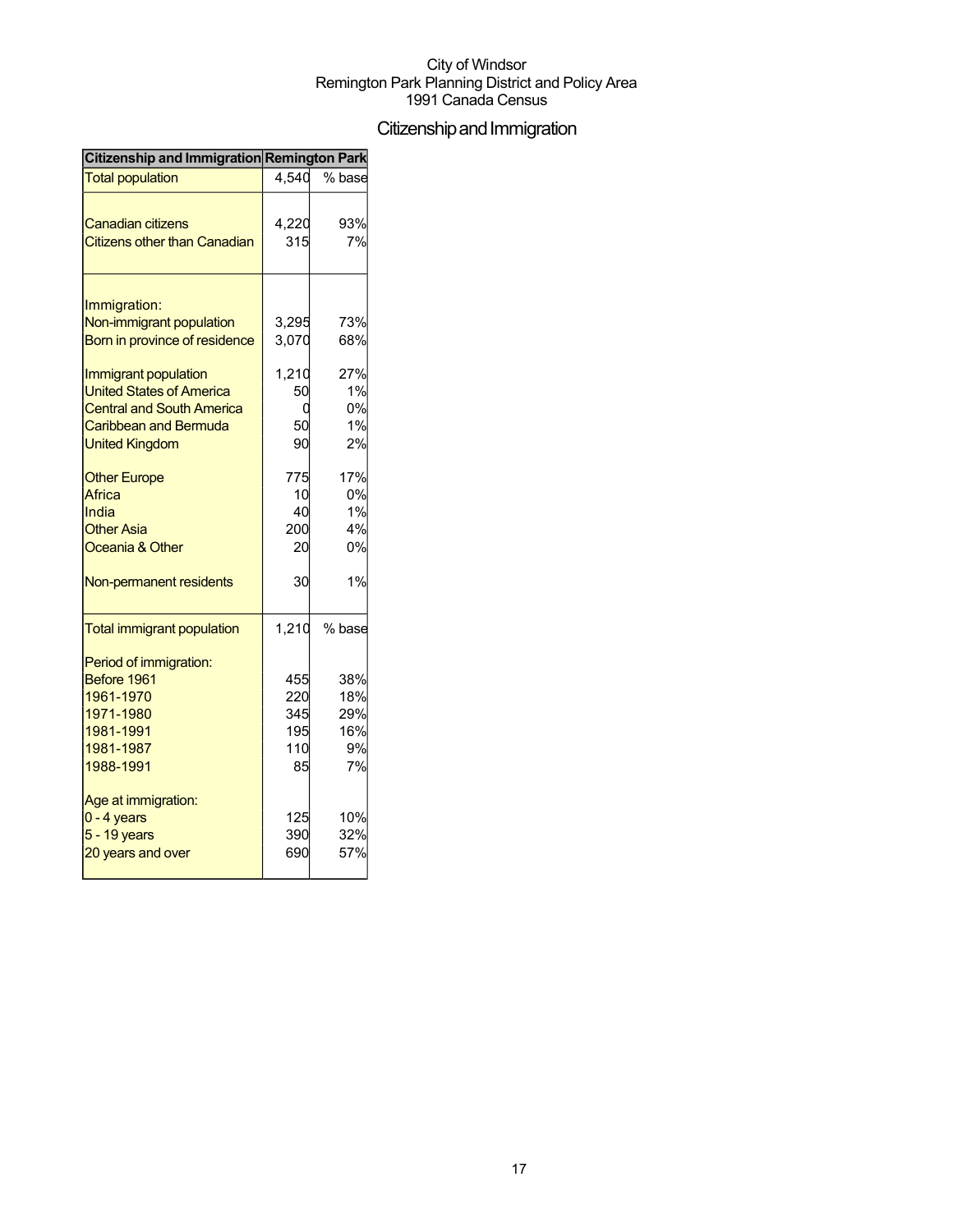## Mobility

| <b>Mobility</b>                                                                                                                                                  | <b>Remington Park</b>                            |                                          |
|------------------------------------------------------------------------------------------------------------------------------------------------------------------|--------------------------------------------------|------------------------------------------|
| One-year mobility status:                                                                                                                                        |                                                  |                                          |
| Population 1 year and over                                                                                                                                       | 4,425                                            | % base                                   |
| Non-movers                                                                                                                                                       | 3,845                                            | 87%                                      |
| <b>Movers</b><br><b>Intraprovincial movers</b><br><b>Interprovincial migrants</b><br><b>External migrants</b>                                                    | 590<br>530<br>50                                 | 13%<br>12%<br>0%<br>1%                   |
| Five-year mobility status:                                                                                                                                       |                                                  |                                          |
| Population 5 years and over                                                                                                                                      | 4,170                                            | % base                                   |
| Non-movers                                                                                                                                                       | 2,110                                            | 51%                                      |
| <b>Movers</b><br>Non-migrants<br><b>Migrants</b><br>Internal migrants<br>Intraprovincial migrants<br><b>Interprovincial migrants</b><br><b>External migrants</b> | 2,060<br>1,690<br>390<br>270<br>250<br>35<br>105 | 49%<br>41%<br>9%<br>6%<br>6%<br>1%<br>3% |
|                                                                                                                                                                  |                                                  |                                          |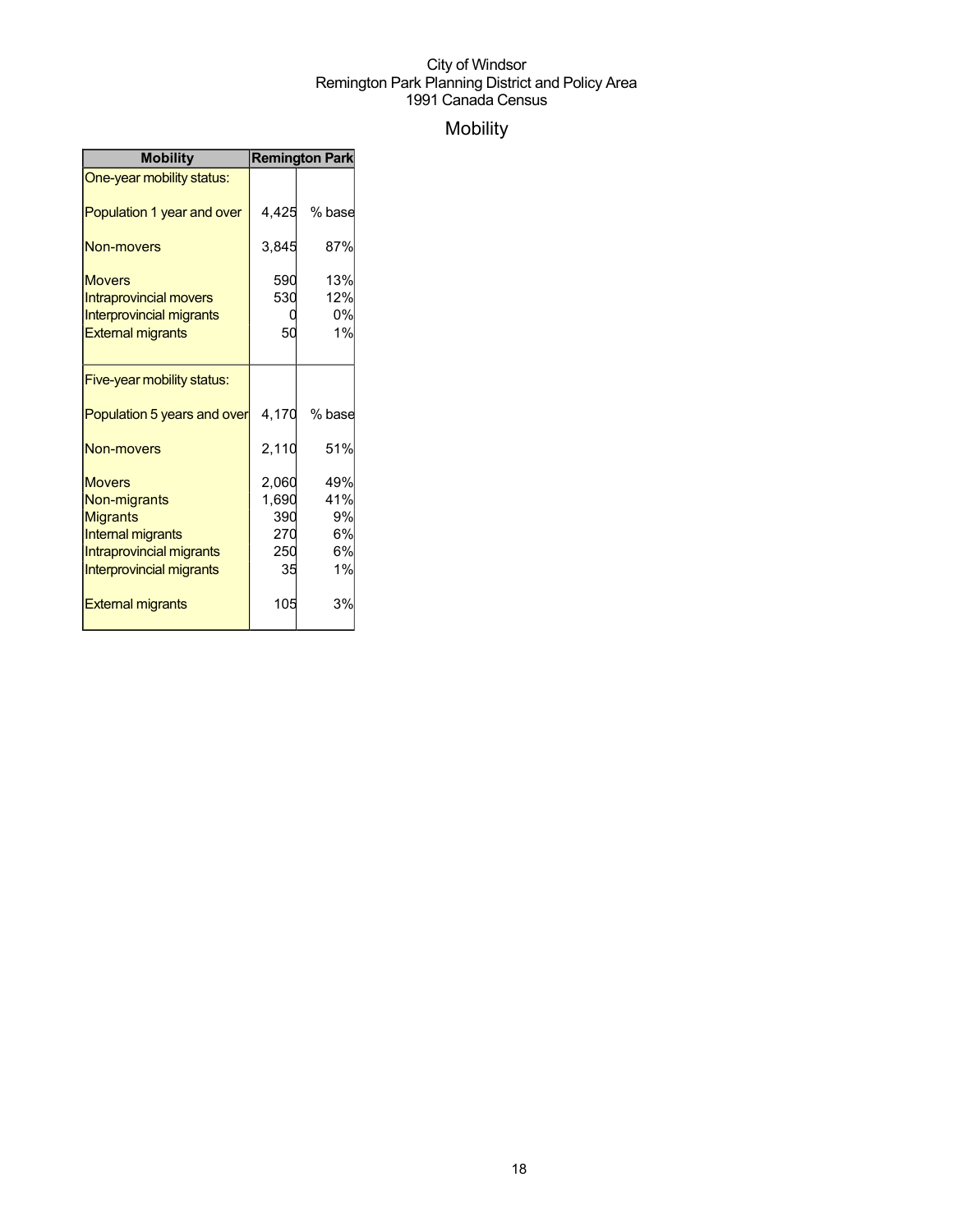## School attendance and Education level

| <b>School attendance and Education level</b>          |       | <b>Remington Park</b> |
|-------------------------------------------------------|-------|-----------------------|
| Population 15 to 24 years                             | 795   | % base                |
| By school attendance:                                 |       |                       |
| Not attending school                                  | 340   | 43%                   |
| <b>Attending school full time</b>                     | 380   | 48%                   |
| Attending school part time                            | 65    | 8%                    |
| Population over 15 years                              | 3,535 | % base                |
| By highest level of schooling:                        |       |                       |
| Less than grade 9                                     | 505   | 14%                   |
| Grades 9 to 13                                        | 1,555 | 44%                   |
| No secondary certificate                              | 965   | 27%                   |
| With secondary certificate                            | 590   | 17%                   |
| Trades certificate or diploma                         | 135   | 4%                    |
| Other non-university                                  | 760   | 21%                   |
| <b>Without certificate</b>                            | 270   | 8%                    |
| <b>With certificate</b>                               | 490   | 14%                   |
| University - without degree                           | 365   | 10%                   |
| Without certificate                                   | 250   | 7%                    |
| <b>With certificate</b>                               | 105   | 3%                    |
| University - with degree                              | 205   | 6%                    |
| Total with postsecondary qualifications               | 930   | % base                |
| Educational, recreational and counselling services    | 55    | 6%                    |
| Fine and applied arts                                 | 70    | 8%                    |
| <b>Humanities and related</b>                         | 40    | 4%                    |
| Social sciences and related                           | 45    | 5%                    |
| Commerce, management and business administration      | 190   | 20%                   |
| Agricultural and biological sciences and technologies | 20    | 2%                    |
| <b>Engineering &amp; applied sciences</b>             | 35    | 4%                    |
| Engineering & applied science technologies and trades | 360   | 39%                   |
| Health professions, sciences and technologies         | 85    | 9%                    |
| Mathematics and physical sciences                     | 15    | 2%                    |
| None and all other                                    | 0     | 0%                    |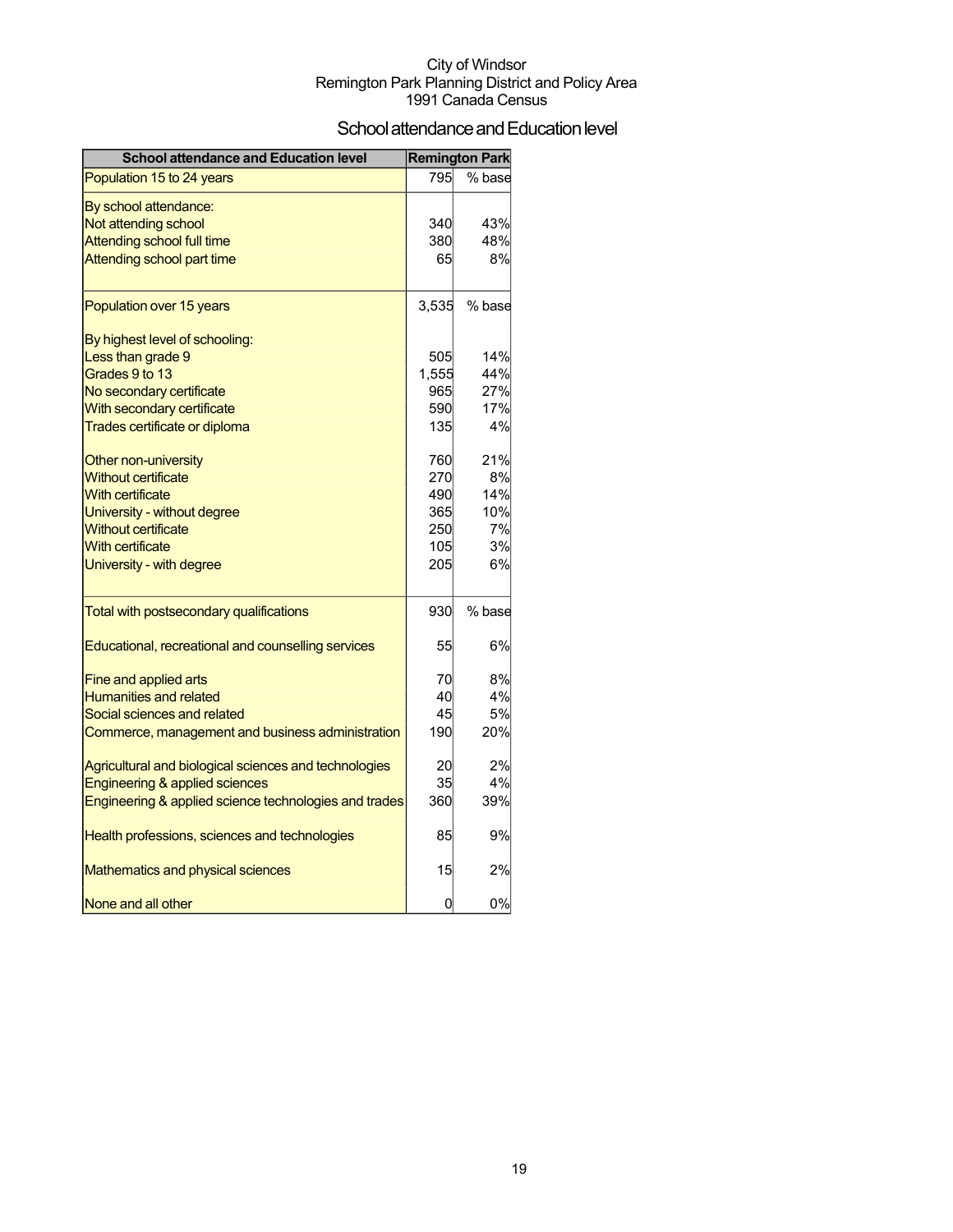## Post-secondary Education by sex

| <b>Post-secondary Education by sex</b>                |     | <b>Remington Park</b> |
|-------------------------------------------------------|-----|-----------------------|
| Males with postsecondary qualifications               | 525 | % base                |
|                                                       |     |                       |
| Educational, recreational and counselling services    | 10  | 2%                    |
| Fine and applied arts                                 | 10  | 2%                    |
| <b>Humanities and related</b>                         | 30  | 6%                    |
| Social sciences and related                           | 25  | 5%                    |
| Commerce, management and business administration      | 45  | 9%                    |
| Agricultural and biological sciences and technologies | 10  | 2%                    |
| Engineering & applied sciences                        | 35  | 7%                    |
| Engineering & applied science technologies and trades | 345 | 66%                   |
| Health professions, sciences and technologies         | 0   | 0%                    |
| Mathematics and physical sciences                     | 15  | 3%                    |
| None and all other                                    | 0   | 0%                    |
| Females with postsecondary qualifications             | 405 | % base                |
| Educational, recreational and counselling services    | 45  | 11%                   |
| Fine and applied arts                                 | 60  | 15%                   |
| <b>Humanities and related</b>                         | 10  | 2%                    |
| Social sciences and related                           | 20  | 5%                    |
| Commerce, management and business administration      | 145 | 36%                   |
| Agricultural and biological sciences and technologies | 10  | 2%                    |
| Engineering & applied sciences                        | 0   | 0%                    |
| Engineering & applied science technologies and trades | 15  | 4%                    |
| Health professions, sciences and technologies         | 85  | 21%                   |
| Mathematics and physical sciences                     | 0   | 0%                    |
| None and all other                                    | 0   | 0%                    |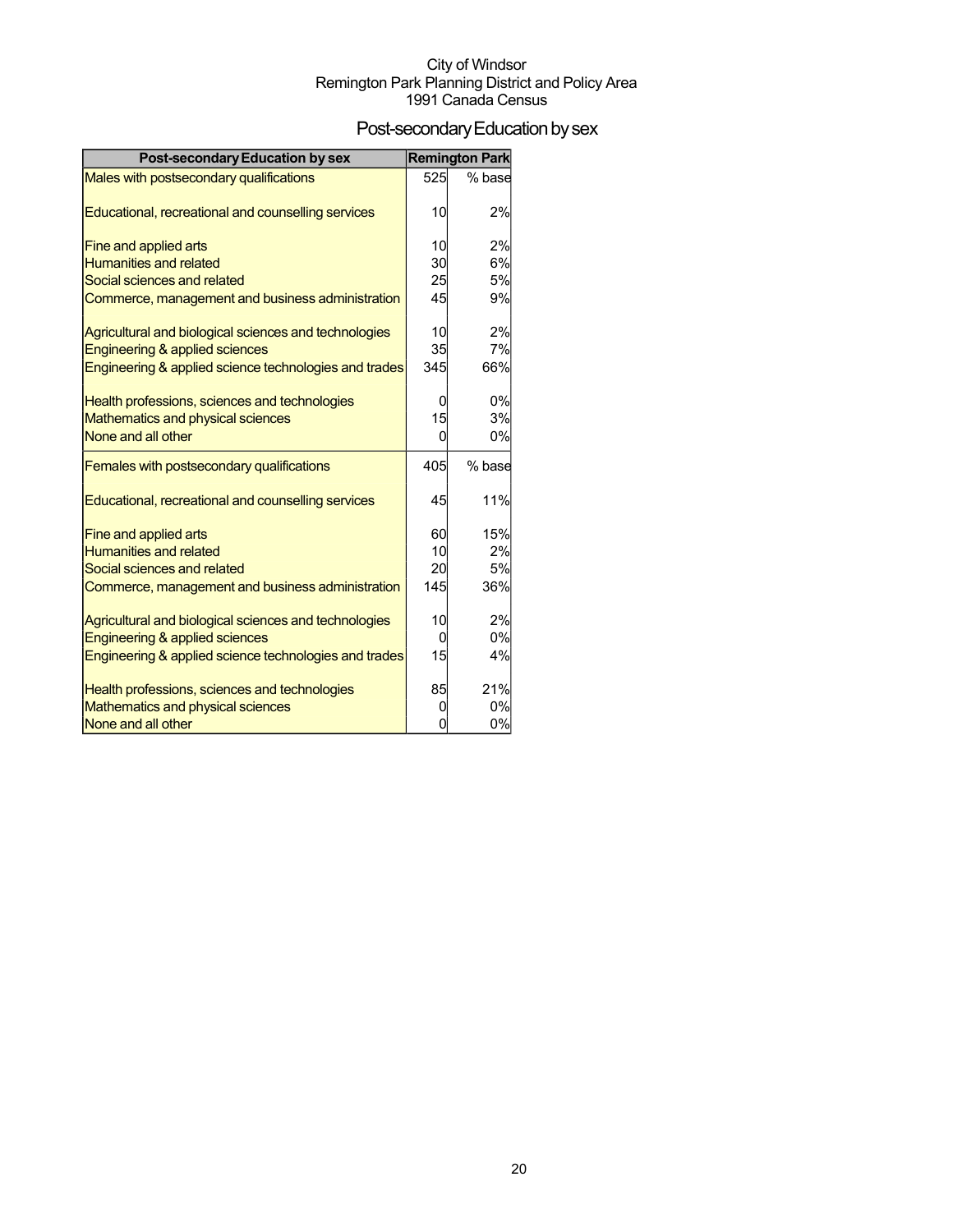## Labour Force

| <b>Labour Force</b>       | <b>Remington Park</b> |        |  |
|---------------------------|-----------------------|--------|--|
| Total 15 years and over   | 3.540                 | % base |  |
| In labour force           | 2,445                 | 69%    |  |
| Employed                  | 2,180                 | 62%    |  |
| <b>Unemployed</b>         | 270                   | 8%     |  |
| Not in the labour force   | 1,085                 | 31%    |  |
| <b>Unemployment rate</b>  | 11%                   |        |  |
| <b>Participation rate</b> | 69%                   |        |  |
| Total 15-24 years         | 785                   | % base |  |
| In labour force           | 535                   | 68%    |  |
| Employed                  | 475                   | 61%    |  |
| <b>Unemployed</b>         | 65                    | 8%     |  |
| Not in the labour force   | 245                   | 31%    |  |
| <b>Unemployment rate</b>  | 12%                   |        |  |
| <b>Participation rate</b> | 68%                   |        |  |
| Total 25 years and over   | 2,750                 | % base |  |
| In labour force           | 1,905                 | 69%    |  |
| Employed                  | 1,710                 | 62%    |  |
| <b>Unemployed</b>         | 210                   | 8%     |  |
| Not in the labour force   | 845                   | 31%    |  |
| <b>Unemployment rate</b>  | 11%                   |        |  |
| <b>Participation rate</b> | 69%                   |        |  |
|                           |                       |        |  |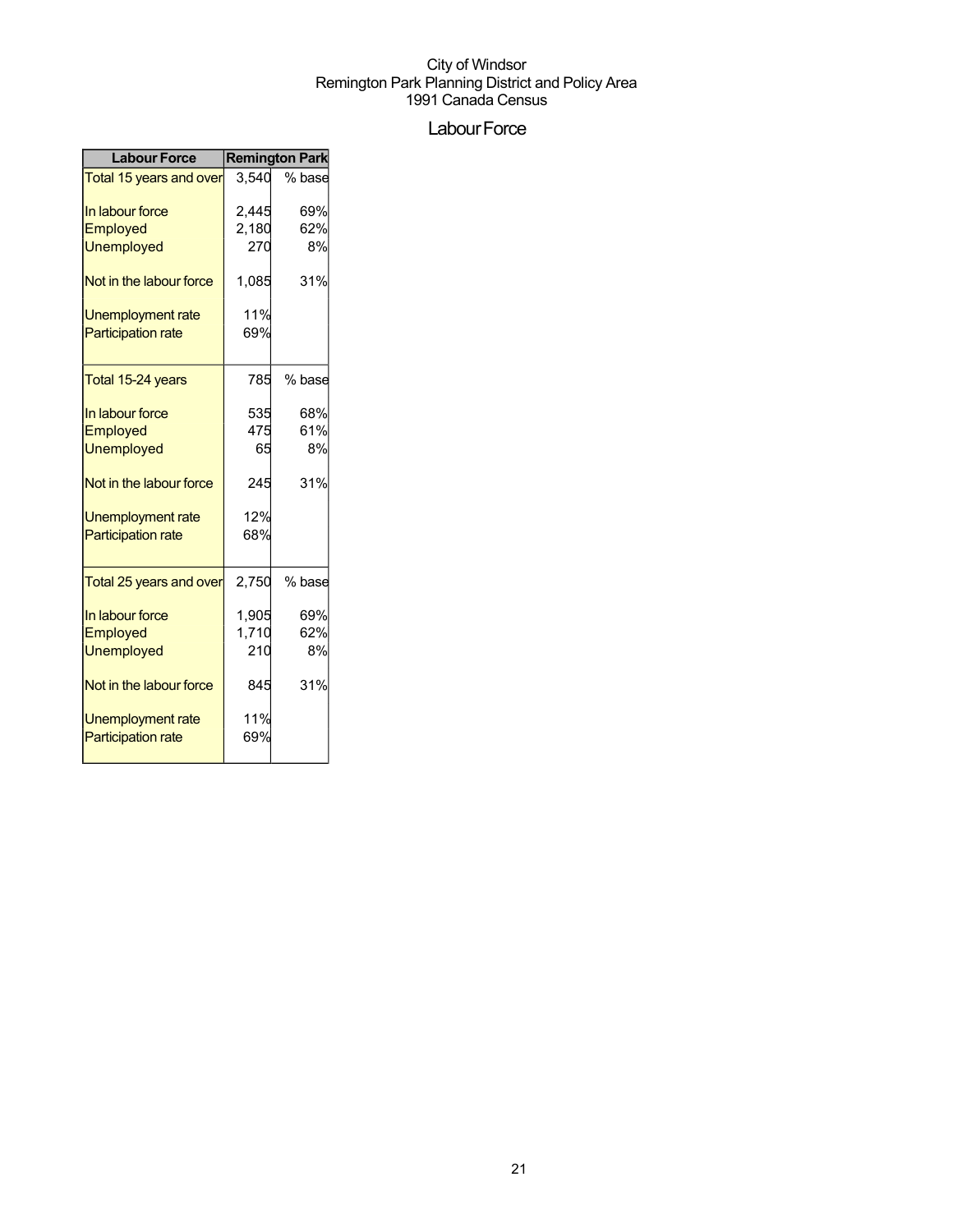## Labour Force - Males

| Labour Force - Males Remington Park |       |        |  |
|-------------------------------------|-------|--------|--|
| Males 15 years and over             | 1.720 | % base |  |
| In labour force                     | 1,380 | 80%    |  |
| Employed                            | 1,225 | 71%    |  |
| <b>Unemployed</b>                   | 145   | 8%     |  |
| Not in the labour force             | 350   | 20%    |  |
| Unemployment rate                   | 11%   |        |  |
| <b>Participation rate</b>           | 80%   |        |  |
| Males 15-24 years                   | 385   | % base |  |
| In labour force                     | 275   | 71%    |  |
| Employed                            | 250   | 65%    |  |
| <b>Unemployed</b>                   | 25    | 6%     |  |
| Not in the labour force             | 95    | 25%    |  |
| <b>Unemployment rate</b>            | 9%    |        |  |
| <b>Participation rate</b>           | 71%   |        |  |
| Males 25 years and over             | 1,345 | % base |  |
| In labour force                     | 1,085 | 81%    |  |
| Employed                            | 975   | 72%    |  |
| <b>Unemployed</b>                   | 115   | 9%     |  |
| Not in the labour force             | 260   | 19%    |  |
| Unemployment rate                   | 11%   |        |  |
| <b>Participation rate</b>           | 81%   |        |  |
|                                     |       |        |  |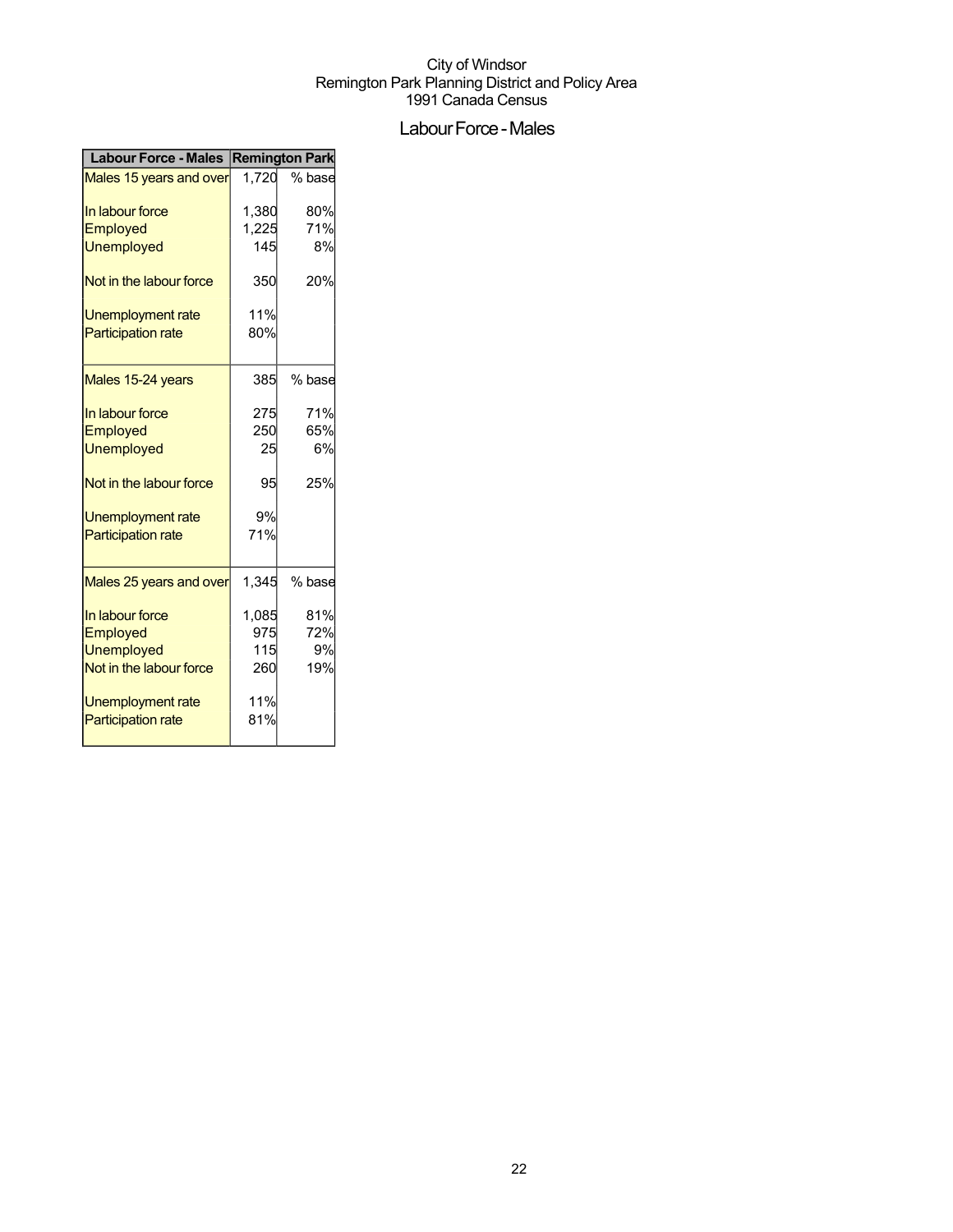## Labour Force - Females

| Labour Force - Females Remington Park |       |        |  |
|---------------------------------------|-------|--------|--|
| Females 15 years and over             | 1,805 | % base |  |
| In labour force                       | 1,075 | 60%    |  |
| Employed                              | 955   | 53%    |  |
| <b>Unemployed</b>                     | 125   | 7%     |  |
| Not in the labour force               | 730   | 40%    |  |
| <b>Unemployment rate</b>              | 12%   |        |  |
| <b>Participation rate</b>             | 60%   |        |  |
| Females 15-24 years                   | 395   | % base |  |
| In labour force                       | 250   | 63%    |  |
| Employed                              | 205   | 52%    |  |
| <b>Unemployed</b>                     | 30    | 8%     |  |
| Not in the labour force               | 145   | 37%    |  |
| Unemployment rate                     | 12%   |        |  |
| <b>Participation rate</b>             | 63%   |        |  |
| Females 25 years and over             | 1.415 | % base |  |
| In labour force                       | 815   | 58%    |  |
| Employed                              | 735   | 52%    |  |
| <b>Unemployed</b>                     | 90    | 6%     |  |
| Not in the labour force               | 590   | 42%    |  |
| <b>Unemployment rate</b>              | 11%   |        |  |
| <b>Participation rate</b>             | 58%   |        |  |
|                                       |       |        |  |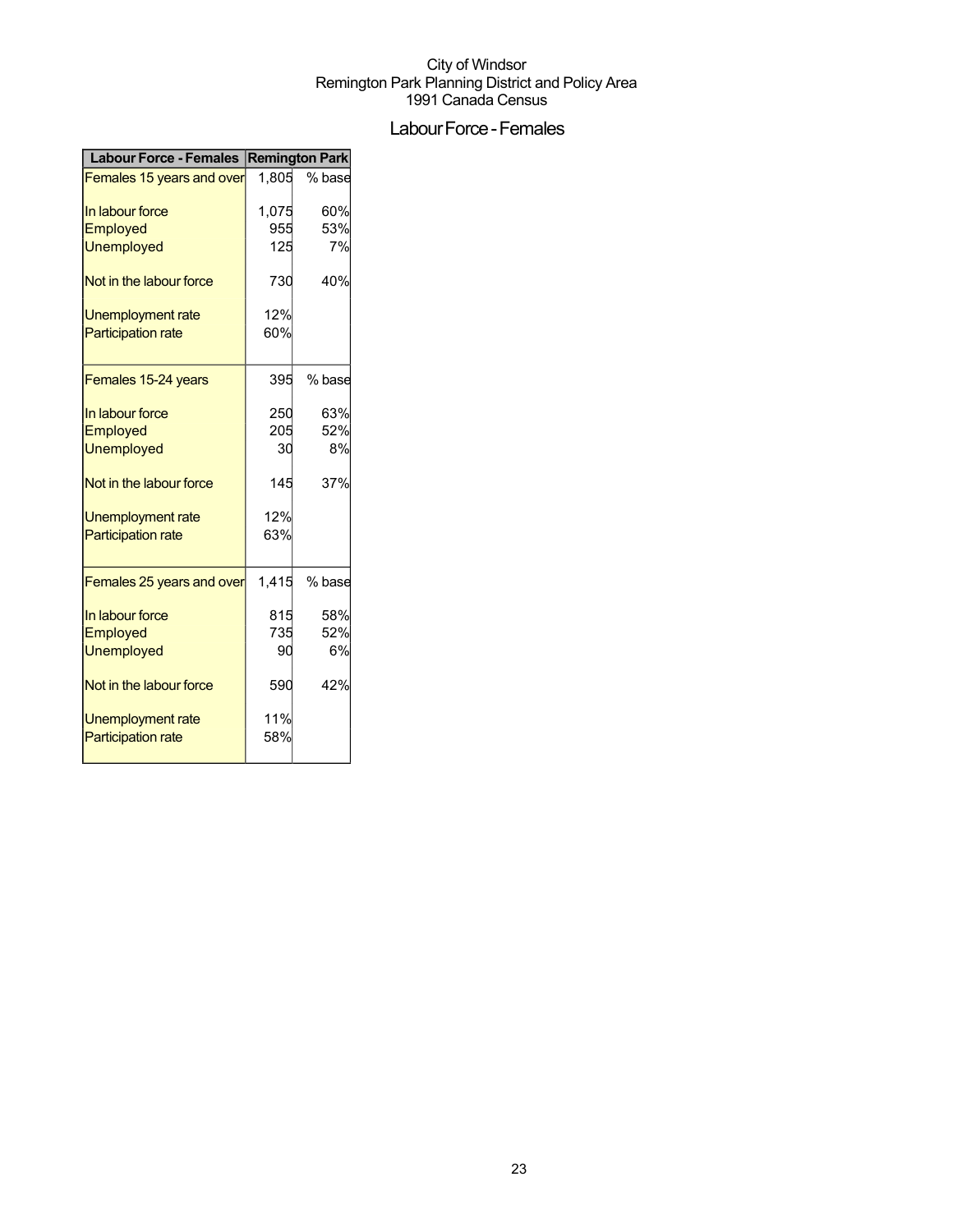## Labour Force - Females with Children

| <b>Labour Force - Females with Children</b>                    |     | <b>Remington Park</b> |
|----------------------------------------------------------------|-----|-----------------------|
| Females, 15 years and older, no children at home               | 910 | % base                |
| In the labour force                                            | 530 | 58%                   |
| <b>Employed</b>                                                | 455 | 50%                   |
| <b>Unemployed</b>                                              | 60  | 7%                    |
| Not in the labour force                                        | 385 | 42%                   |
| Unemployment rate                                              | 11% |                       |
| <b>Participation rate</b>                                      | 58% |                       |
|                                                                |     |                       |
| Females 15 years and older with children at home               | 890 | % base                |
| In the labour force                                            | 540 | 61%                   |
| Employed                                                       | 480 | 54%                   |
| <b>Unemployed</b>                                              | 55  | 6%                    |
| Not in the labour force                                        | 340 | 38%                   |
| Unemployment rate                                              | 10% |                       |
| <b>Participation rate</b>                                      | 61% |                       |
| Females with children under 6 years only                       | 185 | % base                |
|                                                                |     |                       |
| In the labour force                                            | 75  | 41%                   |
| Employed                                                       | 75  | 41%                   |
| <b>Unemployed</b>                                              | 10  | 5%                    |
| Not in the labour force                                        | 95  | 51%                   |
| Unemployment rate                                              | 13% |                       |
| <b>Participation rate</b>                                      | 41% |                       |
| Females with children under 6 and children six years and older | 110 | % base                |
|                                                                |     |                       |
| In the labour force                                            | 80  | 73%                   |
| <b>Employed</b>                                                | 70  | 64%                   |
| <b>Unemployed</b>                                              | 20  | 18%                   |
| Not in the labour force                                        | 35  | 32%                   |
| Unemployment rate                                              | 25% |                       |
| <b>Participation rate</b>                                      | 73% |                       |
| Females with children over 6 years only                        | 595 | % base                |
| In the labour force                                            | 375 | 63%                   |
| <b>Employed</b>                                                | 340 | 57%                   |
| <b>Unemployed</b>                                              | 40  | 7%                    |
| Not in the labour force                                        | 210 | 35%                   |
| <b>Unemployment rate</b>                                       | 11% |                       |
| <b>Participation rate</b>                                      | 63% |                       |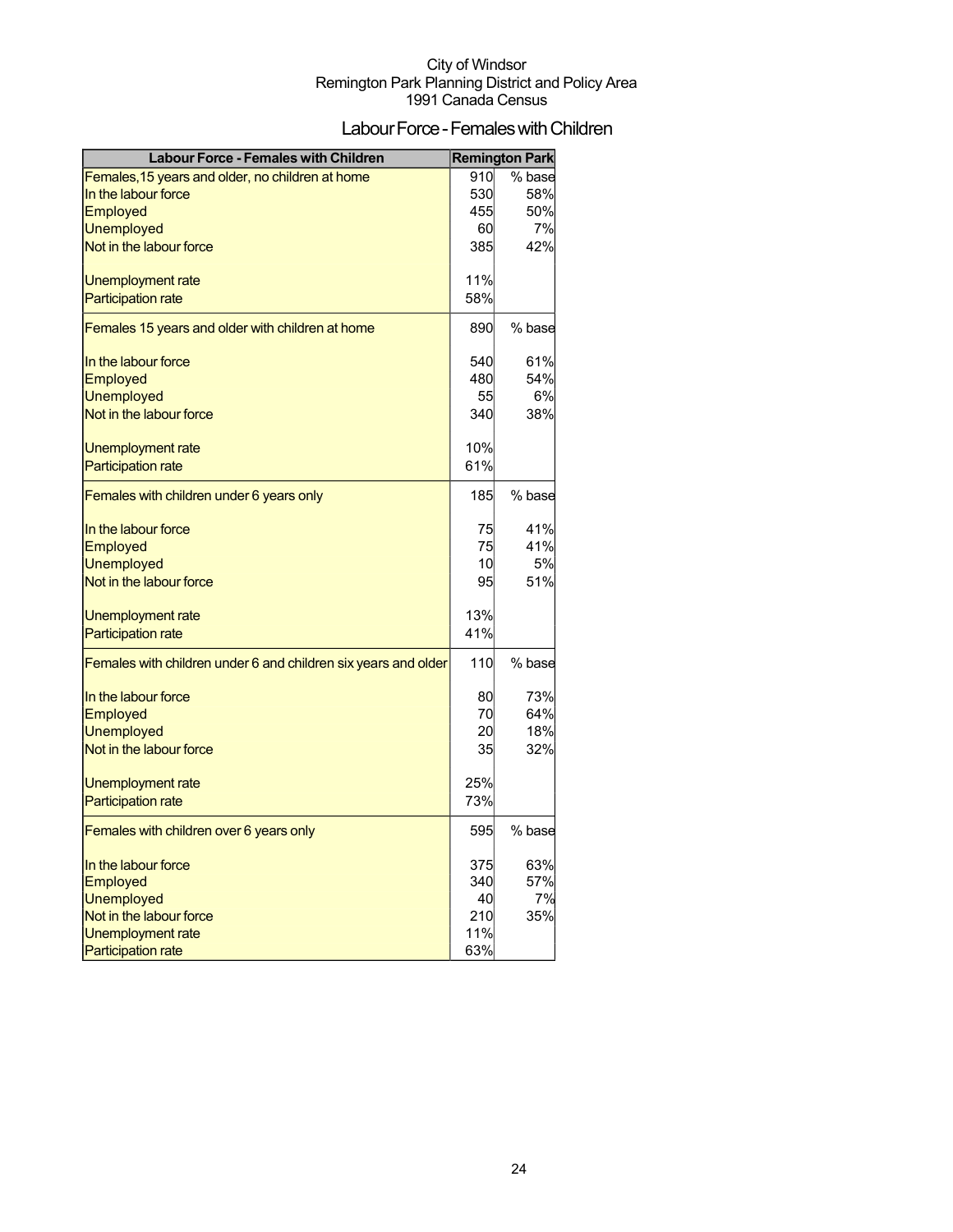## Fertility

| <b>Fertility</b>                                             |       | <b>Remington Park</b> |
|--------------------------------------------------------------|-------|-----------------------|
| Ever-married women 15 years and older, by children ever born | 1,400 | % base                |
|                                                              |       |                       |
| No child                                                     | 225   | 16%                   |
| 1 child                                                      | 250   | 18%                   |
| 2 children                                                   | 430   | 31%                   |
| 3 children                                                   | 275   | 20%                   |
| 4 or more children                                           | 200   | 14%                   |
| Children ever-born per 1000                                  | 2,135 |                       |
| Ever-married women 15-44 years                               | 805   |                       |
| Children ever-born per 1000                                  | 1,532 |                       |
| Single women 15 years and over                               | 415   |                       |
| Children ever-born per 1000                                  | 173   |                       |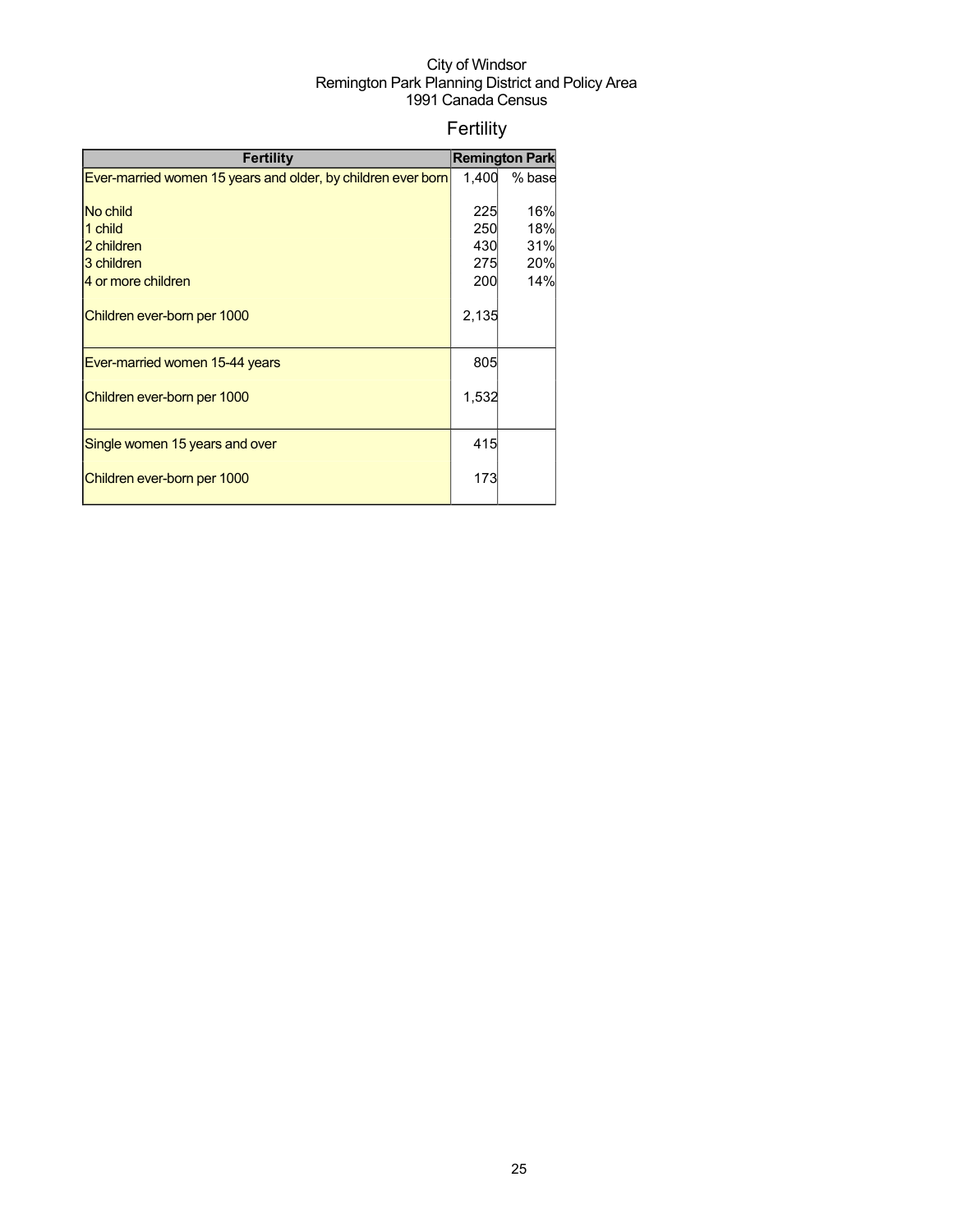## Industry

| <b>Industry</b>                       |       | <b>Remington Park</b> |
|---------------------------------------|-------|-----------------------|
| Total labour force 15 years and older | 2.445 | % base                |
| <b>Total for all industries</b>       | 2,400 | 98%                   |
| <b>Agriculture and related</b>        | 20    | 1%                    |
| <b>Fishing and trapping</b>           |       | 0%                    |
| Logging and forestry                  |       | 0%                    |
| Mining, quarrying & oil wells         | 20    | 1%                    |
| Manufacturing                         | 760   | 31%                   |
| Construction                          | 150   | 6%                    |
| <b>Transportation and storage</b>     | 80    | 3%                    |
| <b>Communication and utilities</b>    | 50    | 2%                    |
| <b>Wholesale trade</b>                | 75    | 3%                    |
| <b>Retail trade</b>                   | 355   | 15%                   |
| <b>Finance and insurance</b>          | 65    | 3%                    |
| Real estate and insurance agents      | 30    | 1%                    |
| <b>Business service</b>               | 95    | 4%                    |
| <b>Government service</b>             | 85    | 3%                    |
| <b>Educational service</b>            | 70    | 3%                    |
| <b>Health and social service</b>      | 185   | 8%                    |
| Accommodation & food service          | 230   | 9%                    |
| Other service industries              | 120   | 5%                    |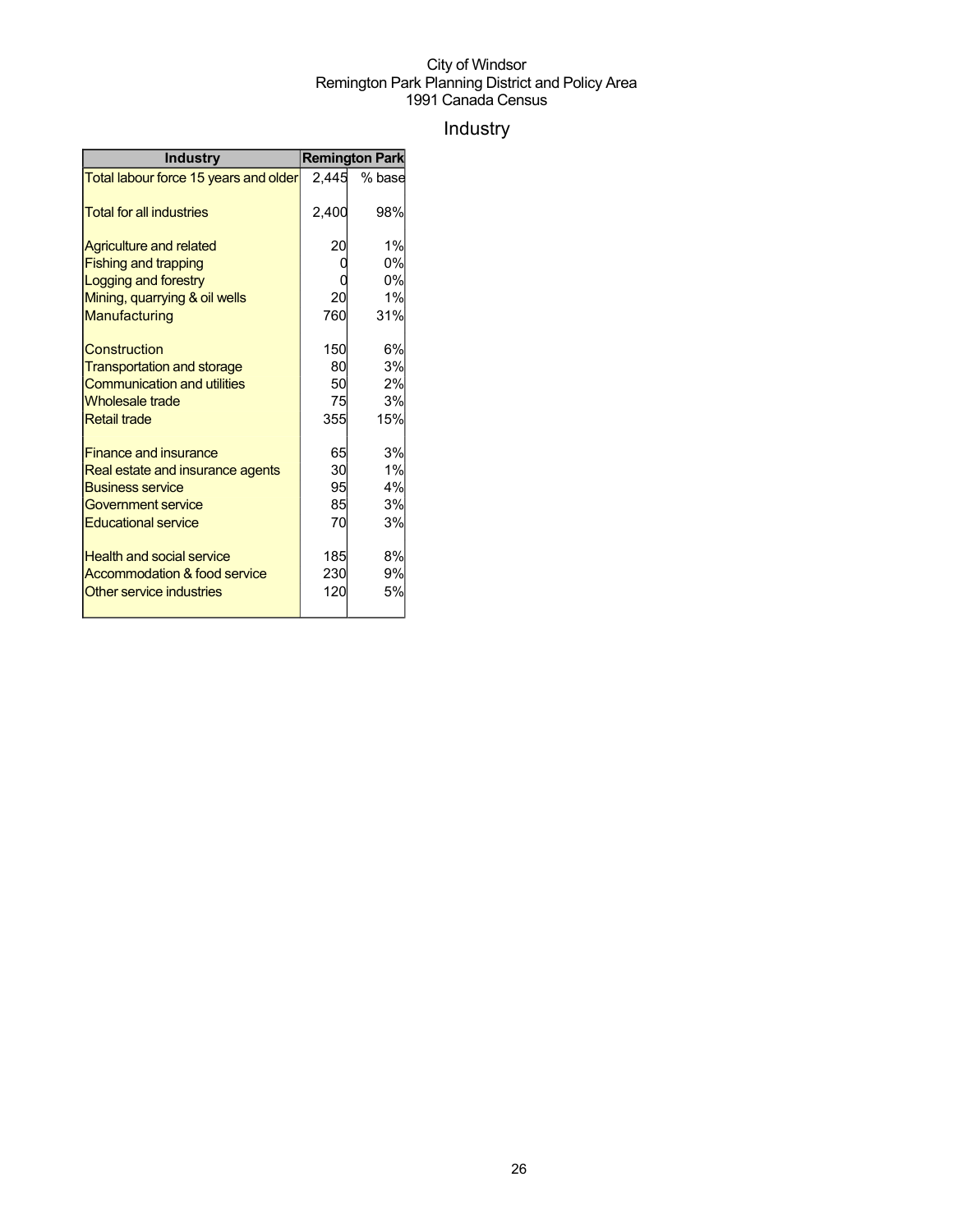## **Occupation**

| <b>Occupation</b>                             |       | <b>Remington Park</b> |
|-----------------------------------------------|-------|-----------------------|
| <b>Total for all occupations</b>              | 2,400 | % base                |
|                                               |       |                       |
| <b>Managerial and administrative</b>          | 230   | 10%                   |
| Natural sciences, engineering and mathematics | 70    | 3%                    |
| Social sciences & related                     | 10    | 0%                    |
| Religion                                      |       | 0%                    |
| <b>Teaching and related</b>                   | 45    | 2%                    |
| <b>Medicine and health</b>                    | 80    | 3%                    |
| Art, literary, recreational                   | 10    | 0%                    |
| <b>Clerical and related</b>                   | 355   | 15%                   |
| <b>Sales</b>                                  | 215   | 9%                    |
| <b>Service</b>                                | 305   | 13%                   |
| Farming, horticultural and animal husbandry   | 10    | 0%                    |
| Fishing, trapping and related                 |       | 0%                    |
| <b>Forestry and logging</b>                   |       | 0%                    |
| Mining, quarrying, oil & gas                  |       | 0%                    |
| Processing                                    | 60    | 3%                    |
| <b>Machining and related</b>                  | 210   | 9%                    |
| Product fabricating, assembly and repairing   | 335   | 14%                   |
| <b>Construction trades</b>                    | 120   | 5%                    |
| <b>Transport equipment operating</b>          | 100   | 4%                    |
| Material handling & related                   | 25    | 1%                    |
| Other crafts, equipment operating             |       | 0%                    |
| Occupations not elsewhere classified          | 115   | 5%                    |
|                                               |       |                       |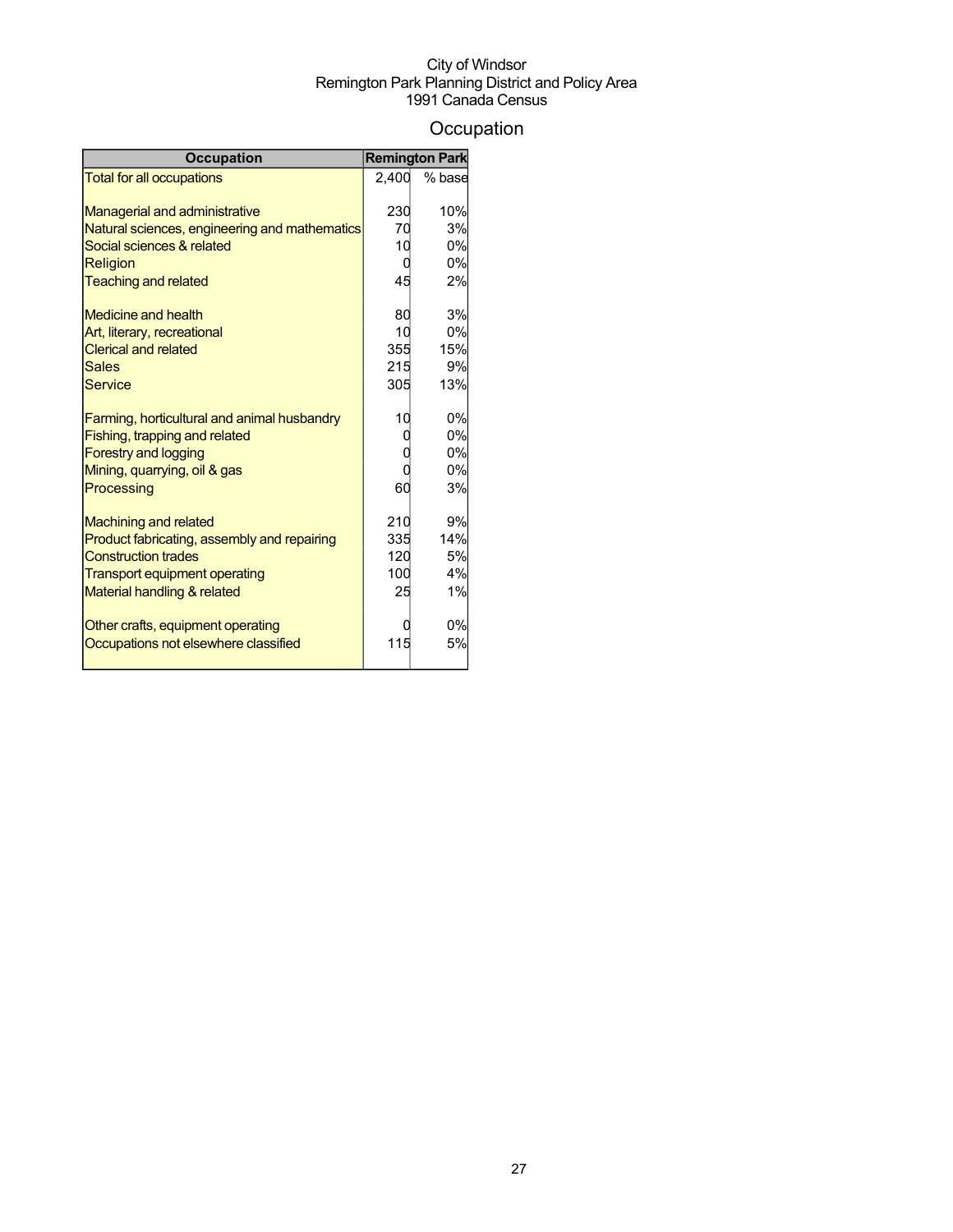## Occupation-Males

| <b>Occupation - Males</b>                     |       | <b>Remington Park</b> |
|-----------------------------------------------|-------|-----------------------|
| Males, all occupations                        | 1.345 | % base                |
|                                               |       |                       |
| Managerial, administrative                    | 135   | 10%                   |
| Natural sciences, engineering and mathematics | 60    | 4%                    |
| Social sciences & related                     |       | 0%                    |
| <b>Religion</b>                               |       | 0%                    |
| <b>Teaching and related</b>                   |       | 0%                    |
| Medicine and health                           |       | 0%                    |
| Art, literary, recreational                   |       | 0%                    |
| <b>Clerical and related</b>                   | 65    | 5%                    |
| <b>Sales</b>                                  | 95    | 7%                    |
| <b>Service</b>                                | 75    | 6%                    |
|                                               |       |                       |
| Farming, horticultural and animal husbandry   | 10    | 1%                    |
| Fishing, trapping and related                 |       | 0%                    |
| <b>Forestry and logging</b>                   |       | 0%                    |
| Mining, quarrying, oil & gas                  |       | 0%                    |
| Processing                                    | 35    | 3%                    |
|                                               |       |                       |
| <b>Machining and related</b>                  | 190   | 14%                   |
| Product fabricating, assembly and repairing   | 270   | 20%                   |
| <b>Construction trades</b>                    | 120   | 9%                    |
| <b>Transport equipment operating</b>          | 90    | 7%                    |
| Material handling & related                   | 25    | 2%                    |
|                                               |       |                       |
| Other crafts, equipment operating             |       | 0%                    |
| Occupations not elsewhere classified          | 75    | 6%                    |
|                                               |       |                       |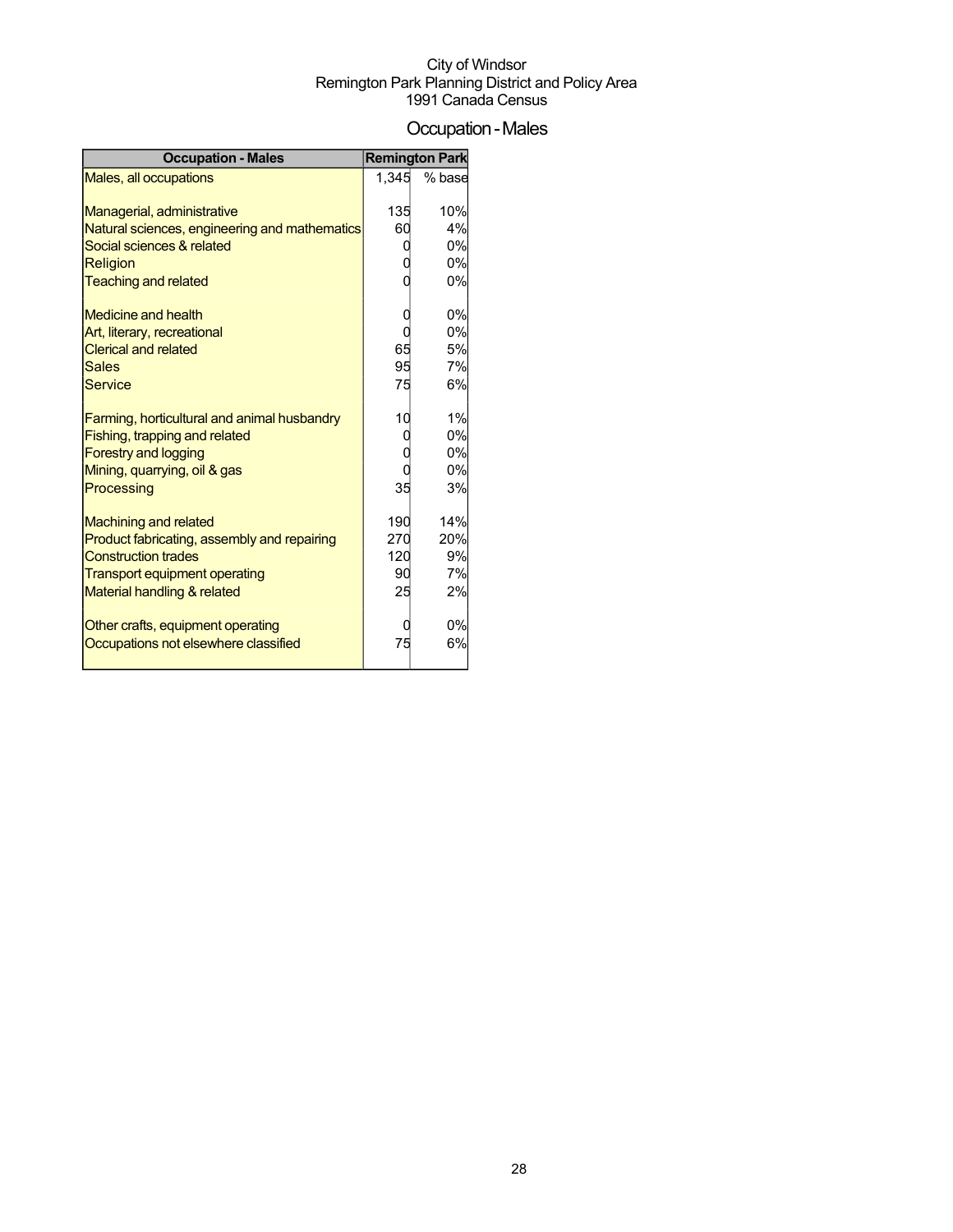## Occupation-Females

| <b>Occupation - Females</b>                   |                | <b>Remington Park</b> |
|-----------------------------------------------|----------------|-----------------------|
| Females, all occupations                      | 1,055          | % base                |
|                                               |                |                       |
| Managerial, administrative                    | 95             | 9%                    |
| Natural sciences, engineering and mathematics | 10             | 1%                    |
| Social sciences & related                     | 10             | 1%                    |
| Religion                                      |                | 0%                    |
| <b>Teaching and related</b>                   | 45             | 4%                    |
| <b>Medicine and health</b>                    | 80             | 8%                    |
| Art, literary, recreational                   | 10             | 1%                    |
| <b>Clerical and related</b>                   | 290            | 27%                   |
| <b>Sales</b>                                  | 120            | 11%                   |
| <b>Service</b>                                | 230            | 22%                   |
| Farming, horticultural and animal husbandry   |                | 0%                    |
| Fishing, trapping and related                 |                | 0%                    |
| <b>Forestry and logging</b>                   |                | 0%                    |
| Mining, quarrying, oil & gas                  |                | 0%                    |
| Processing                                    | 25             | 2%                    |
| <b>Machining and related</b>                  | 20             | 2%                    |
| Product fabricating, assembly and repairing   | 65             | 6%                    |
| <b>Construction trades</b>                    |                | 0%                    |
| <b>Transport equipment operating</b>          | 1 <sup>C</sup> | 1%                    |
| Material handling & related                   |                | 0%                    |
| Other crafts, equipment operating             |                | 0%                    |
| Occupations not elsewhere classified          | 40             | 4%                    |
|                                               |                |                       |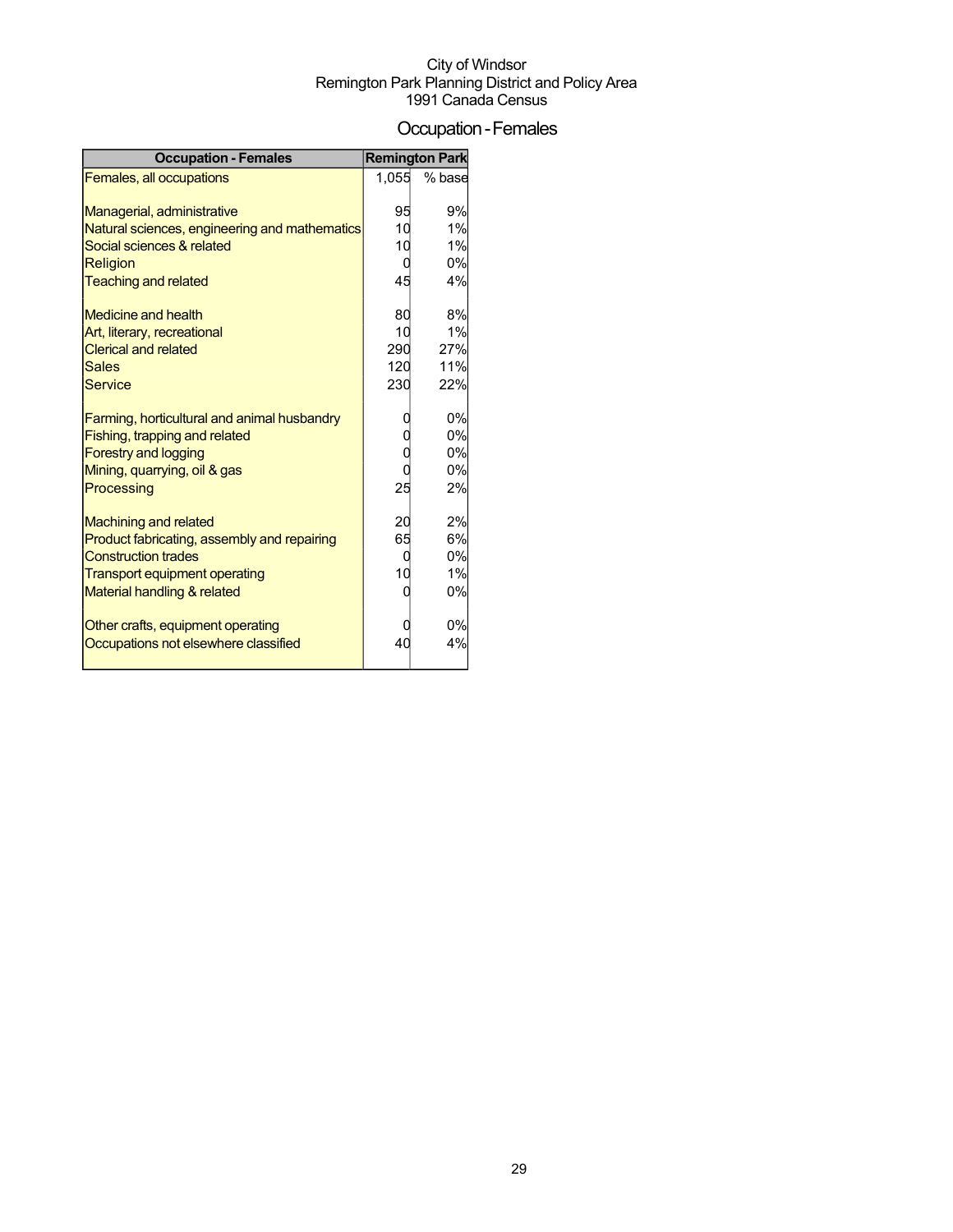## ClassofWorker

| <b>Class of Worker</b>               | <b>Remington Park</b> |        |  |
|--------------------------------------|-----------------------|--------|--|
| <b>Total - All classes of worker</b> | 2.400                 | % base |  |
| <b>Paid workers</b>                  | 2,295                 | 96%    |  |
| <b>Employees</b>                     | 2,275                 | 95%    |  |
| Self-employed (incorporated)         | 45                    | 2%     |  |
| Self-employed (unincorporated)       | 80                    | 3%     |  |
| <b>Unpaid family workers</b>         |                       | 0%     |  |
| Males - All classes of worker        | 1,355                 | % base |  |
| <b>Paid workers</b>                  | 1,275                 | 94%    |  |
| <b>Employees</b>                     | 1,255                 | 93%    |  |
| Self-employed (incorporated)         | 35                    | 3%     |  |
| Self-employed (unincorporated)       | 55                    | 4%     |  |
| <b>Unpaid family workers</b>         |                       | 0%     |  |
| <b>Females - All classes</b>         | 1.045                 | % base |  |
| <b>Paid workers</b>                  | 1,020                 | 98%    |  |
| <b>Employees</b>                     | 1,020                 | 98%    |  |
| Self-employed (incorporated)         | 10                    | 1%     |  |
| Self-employed (unincorporated)       | 25                    | 2%     |  |
| <b>Unpaid family workers</b>         |                       | 0%     |  |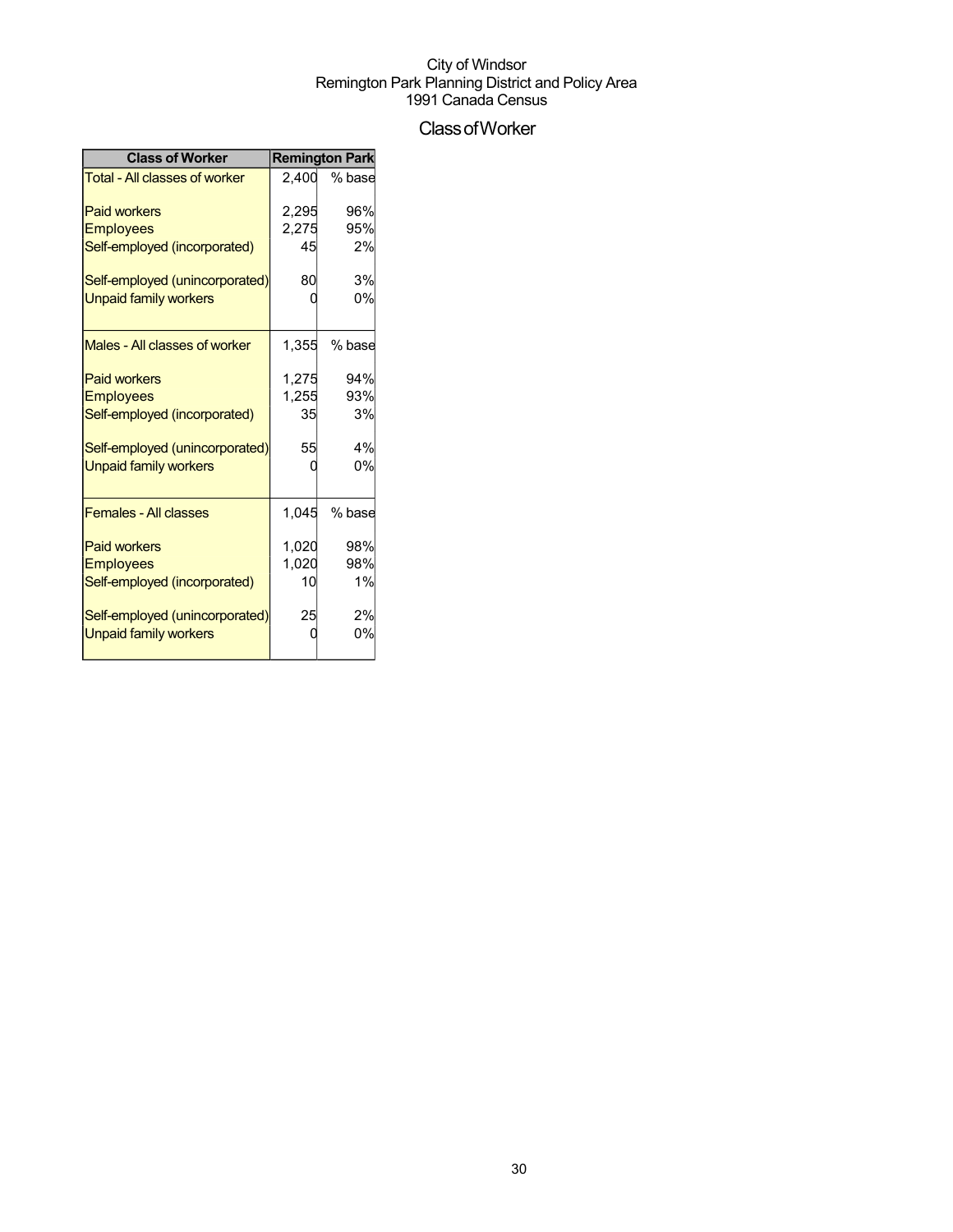## Place of Work

| <b>Place of Work</b>                | <b>Remington Park</b> |        |
|-------------------------------------|-----------------------|--------|
| <b>Total in labour force</b>        | 2.180                 | % base |
| Usual place of work:                | 2,060                 | 94%    |
| In Census Sub-division of residence | 1,710                 | 78%    |
| In different Census Sub-division    | 345                   | 16%    |
| In Census Division of residence     | 280                   | 13%    |
| At home                             | 55                    | 3%     |
| <b>Outside Canada</b>               | 40                    | 2%     |
| No usual place of work              | 10                    | 0%     |
| Males in labour force               | 1,225                 | % base |
| Usual place of work:                | 1,165                 | 95%    |
| In Census Sub-division of residence | 965                   | 79%    |
| In different Census Sub-division    | 200                   | 16%    |
| In Census Division of residence     | 160                   | 13%    |
| At home                             | 40                    | 3%     |
| <b>Outside Canada</b>               | 10                    | 1%     |
| No usual place of work              | 10                    | 1%     |
| <b>Females in labour force</b>      | 955                   | % base |
| Usual place of work:                | 895                   | 94%    |
| In Census Sub-division of residence | 745                   | 78%    |
| In different Census Sub-division    | 145                   | 15%    |
| In Census Division of residence     | 120                   | 13%    |
| At home                             | 15                    | 2%     |
| <b>Outside Canada</b>               | 30                    | 3%     |
| No usual place of work              | O                     | 0%     |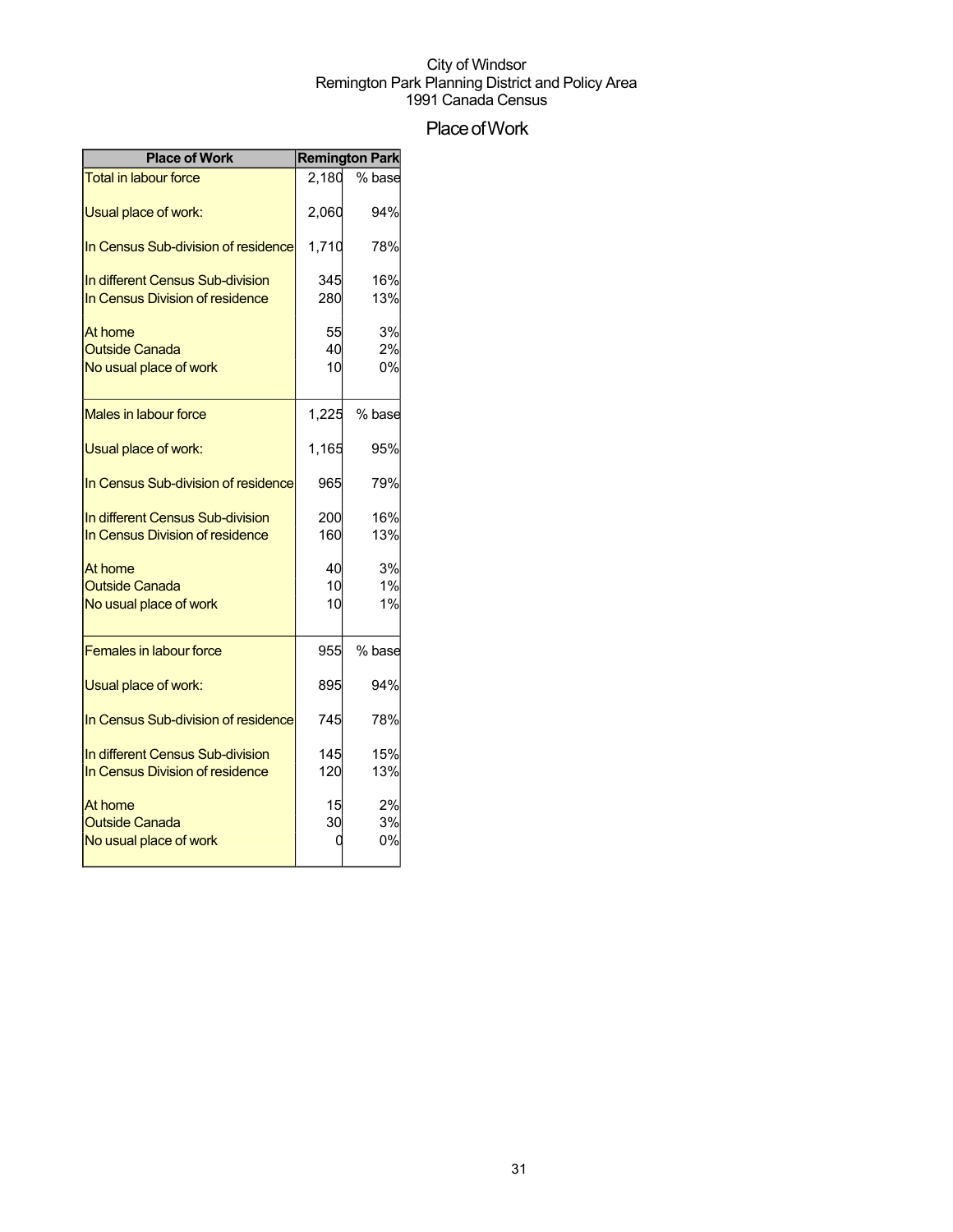## Families in Labour Force

| <b>Families in Labour Force</b>          | <b>Remington Park</b> |        |
|------------------------------------------|-----------------------|--------|
| Census families in private<br>households | 1.295                 | % base |
| Married & common-law families            | 1,055                 | 81%    |
| No member in labour force                | 95                    | 7%     |
| Some members in labour force             | 970                   | 75%    |
| One member only                          | 265                   | 20%    |
| Two or more members                      | 700                   | 54%    |
| Couples in labour force                  | 620                   | 48%    |
| Lone-parent families                     | 245                   | 19%    |
| No member in labour force                | 50                    | 4%     |
| Some members in labour force             | 185                   | 14%    |
| Parent in labour force                   | 130                   | 10%    |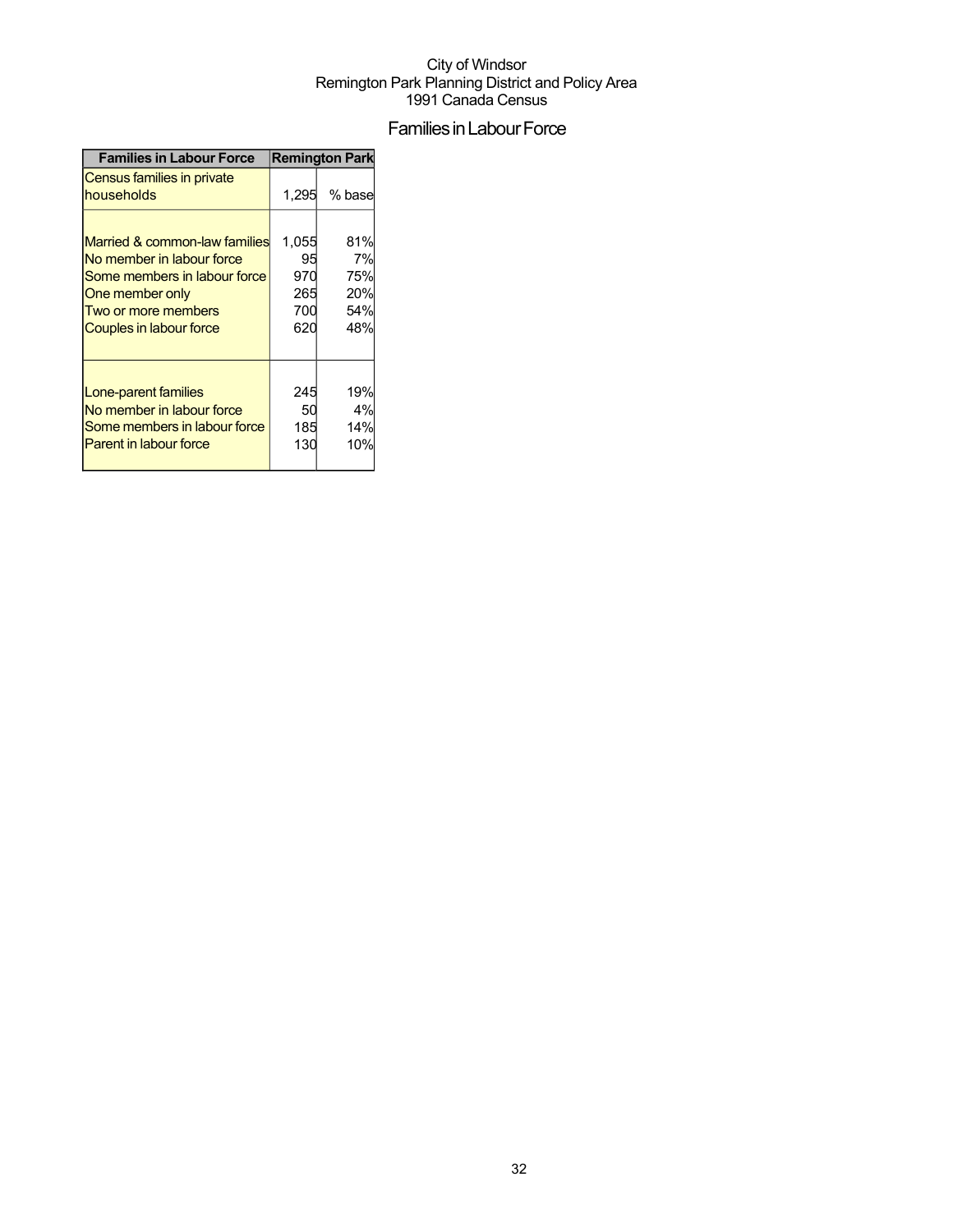## Income - full and part-time employment

| Income - full and part-time employment Remington Park |             |
|-------------------------------------------------------|-------------|
| <b>Males and females</b>                              |             |
| Worked full year, full time                           | 1.105       |
| Average employment income                             | \$28,697    |
| Aggregate income (000)                                | \$31,710    |
| Worked part year or part time                         | 1,025       |
| Average employment income                             | \$15,366    |
| Aggregate income (000)                                | \$15,750    |
| <b>Males</b>                                          |             |
| Worked full year, full time                           | 625         |
| Average employment income                             | \$32,618    |
| Aggregate income (000)                                | \$20,386    |
| Worked part year or part time                         | 510         |
| Average employment income                             | \$20,559    |
| Aggregate income (000)                                | \$10,485    |
| <b>Females</b>                                        |             |
| Worked full year, full time                           | 480         |
| Average employment income                             | \$23,592    |
| Aggregate income (000)                                | \$11,324    |
| Worked part year or part time                         | 515         |
| Average employment income                             | \$10,223    |
| Aggregate income (000)                                | \$5,265,000 |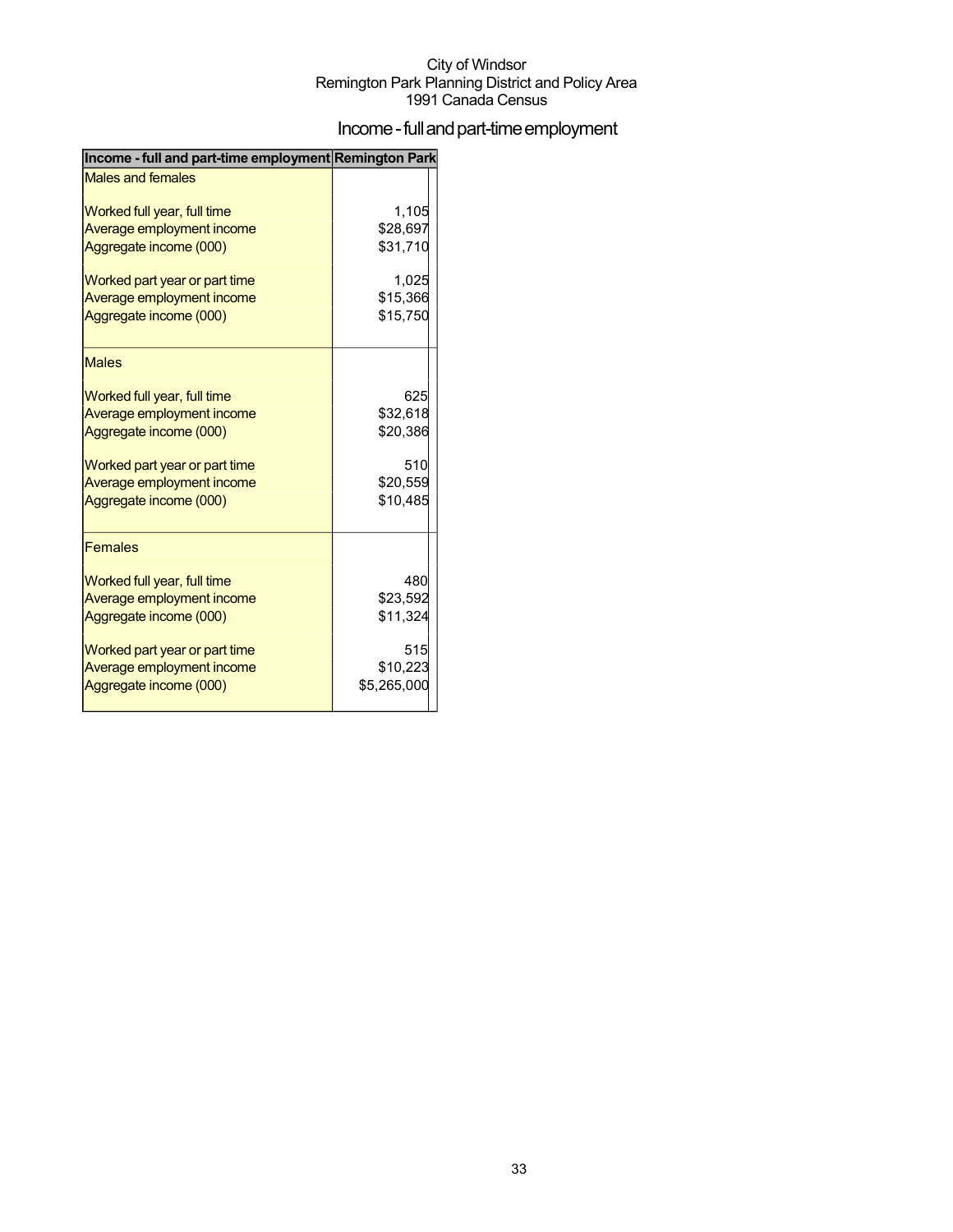## Income - Individual Source of Income

| Income - Individual<br><b>Source of Income</b> | <b>Remington Park</b> |              |
|------------------------------------------------|-----------------------|--------------|
| Total 15 years and over with income            |                       | 3,075 % base |
|                                                |                       |              |
| <b>Under \$7,500</b>                           |                       | 635 20.70%   |
| \$7,500 - \$14,999                             |                       | 520 16.90%   |
| \$15,000 - \$29,999                            |                       | 915 29.80%   |
| \$30,000 and over                              |                       | 980 31.90%   |
| Average income                                 | \$22,259              |              |
| Aggregate income (000)                         | \$68,447              |              |
| <b>Median income</b>                           | \$22,170              |              |
|                                                |                       |              |
| Males 15 years and over with income            |                       | 1,545 % base |
| <b>Under \$7,500</b>                           |                       | 235 15.20%   |
| \$7,500 - \$14,999                             |                       | 135 8.70%    |
| \$15,000 - \$29,999                            |                       | 395 25.60%   |
| \$30,000 and over                              |                       | 755 48.90%   |
|                                                |                       |              |
| Average income                                 | \$28,242              |              |
| Aggregate income (000)                         | \$43,634              |              |
| <b>Median income</b>                           | \$29,203              |              |
| Females 15 years and over with income          |                       | 1,530 % base |
| <b>Under \$7,500</b>                           |                       | 400 26.10%   |
| \$7,500 - \$14,999                             |                       | 385 25.20%   |
| \$15,000 - \$29,999                            |                       | 520 34.00%   |
| \$30,000 and over                              |                       | 225 14.70%   |
| Average income                                 | \$16,218              |              |
| Aggregate income (000)                         | \$24,813              |              |
| <b>Median income</b>                           | \$15,068              |              |
| Source of total income:                        |                       |              |
| <b>Employment income</b>                       | 75%                   |              |
| Government transfer payments                   | 11%                   |              |
| Other income                                   | 10%                   |              |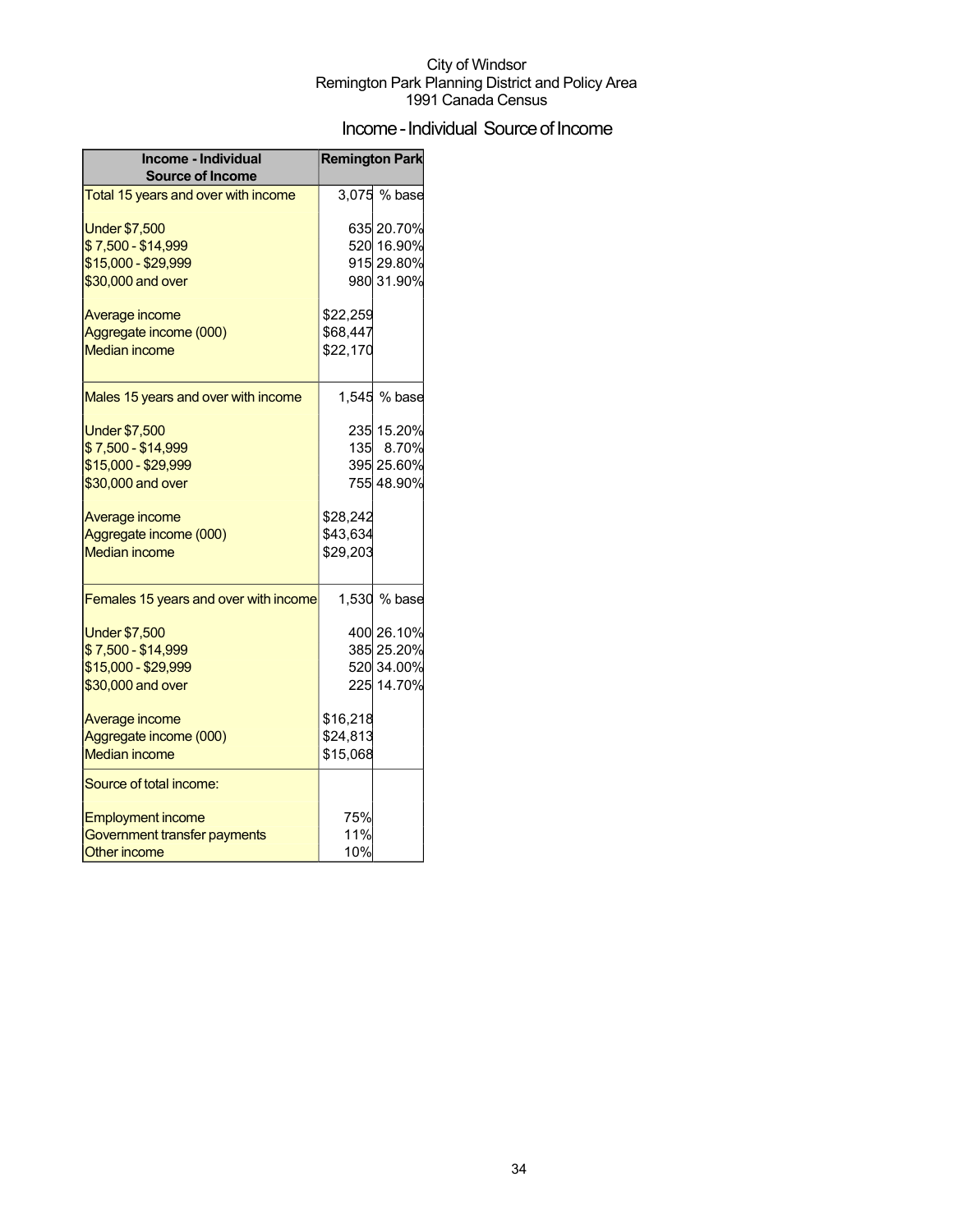## Income - Family and Household

| Income - Family and Household Remington Park |          |              |
|----------------------------------------------|----------|--------------|
| <b>Total census families</b>                 |          | 1,300 % base |
| <b>Family Income:</b>                        |          |              |
| <b>Under \$20,000</b>                        | 182      | 14%          |
| \$20,000 - \$34,999                          | 267      | 21%          |
| \$35,000 - \$49,999                          | 313      | 24%          |
| \$50,000 and over                            | 523      | 40%          |
| Average income                               | \$45,435 |              |
| Aggregate income (000)                       | \$59,065 |              |
| <b>Median income</b>                         | \$41,881 |              |
| Total households                             |          | 1,570 % base |
| Household Income:                            |          |              |
| <b>Under \$20,000</b>                        | 273      | 17%          |
| \$20,000 - \$34,999                          | 299      | 19%          |
| \$35,000 - \$49,999                          | 366      | 23%          |
| \$50,000 and over                            | 647      | 41%          |
| Average income                               | \$44,855 |              |
| Aggregate income (000)                       | \$70,871 |              |
| <b>Median income</b>                         | \$40,869 |              |
| Incidence of low income:                     |          |              |
| <b>Total economic families</b>               | 1,250    |              |
| <b>Families with low income</b>              | 190      |              |
| Incidence of low income                      | 15%      |              |
| Total unattached individuals                 | 240      |              |
| Individuals with low income                  | 30       |              |
| Incidence of low income                      | 13%      |              |
| Persons in private households                | 4,265    |              |
| Persons in low income families               | 625      |              |
| Incidence of low income                      | 15%      |              |